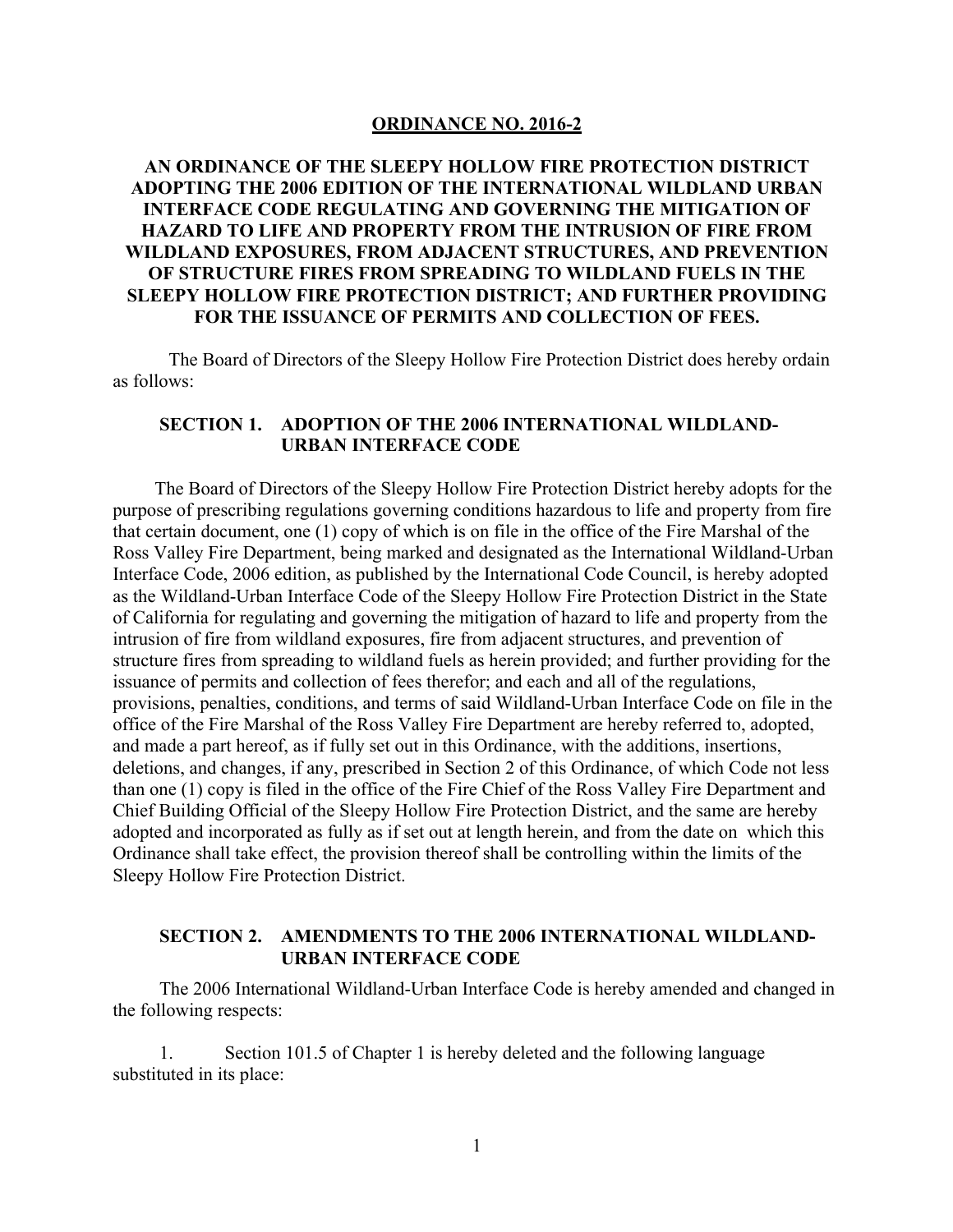**Section 101.5. Additions or Alterations.** Additions or alterations may be made to any building or structure without requiring the existing building or structure to comply with all of the requirements of this Code provided the additions or alterations do not constitute a substantial remodel and provided the addition or alteration conforms to that required for a new building or structure.

Exception: Provisions of this Code that specifically apply to existing conditions are retroactive. See Sections 402.3, and 601.1.

Additions or alterations shall not be made to an existing building or structure that will cause the existing building or structure to be in violation of any of the provisions of this Code nor shall such additions or alterations cause the existing building or structure to become unsafe. An unsafe condition shall be deemed to have been created if an addition or alteration will cause the existing building or structure to become structurally unsafe or overloaded; will not provide adequate access in compliance with the provisions of this Code or will obstruct existing exits or access; will create a fire hazard; will reduce required fire resistance or will otherwise create conditions dangerous to human life.

 2. Section 101.6 of Chapter 1 is hereby deleted and the following language substituted in its place:

> **Section 101.6. Maintenance.** All buildings, structures, access, water supply, landscape materials, vegetation, defensible space or other devices or safeguards required by this Code shall be maintained in conformance with the Code edition under which the same were installed. The owner or the owner's designated agent shall be responsible for the maintenance of buildings, structures, access roads, water supplies, landscape materials, and vegetation.

 3. Section 102.2 of Chapter 1 is hereby deleted and the following language substituted in its place:

> **Section 102.2. Interpretations of Rules, Regulations, and Standards.** The Fire Chief is authorized to render interpretations of this Code and to make and enforce rules and supplemental regulations and to develop Fire Protection Standards to carry out the application and intent of its provisions. Such interpretations, rules, and regulations, and standards shall be in conformance with the intent and purpose of this Code. A copy of such rules and regulations shall be filed in the office of the Fire Marshal of Ross Valley Fire Department and shall be in effect immediately thereafter. Additional copies shall be available for distribution to the public.

 4. Section 103.3 of Chapter 1 is hereby deleted and the following language substituted in its place: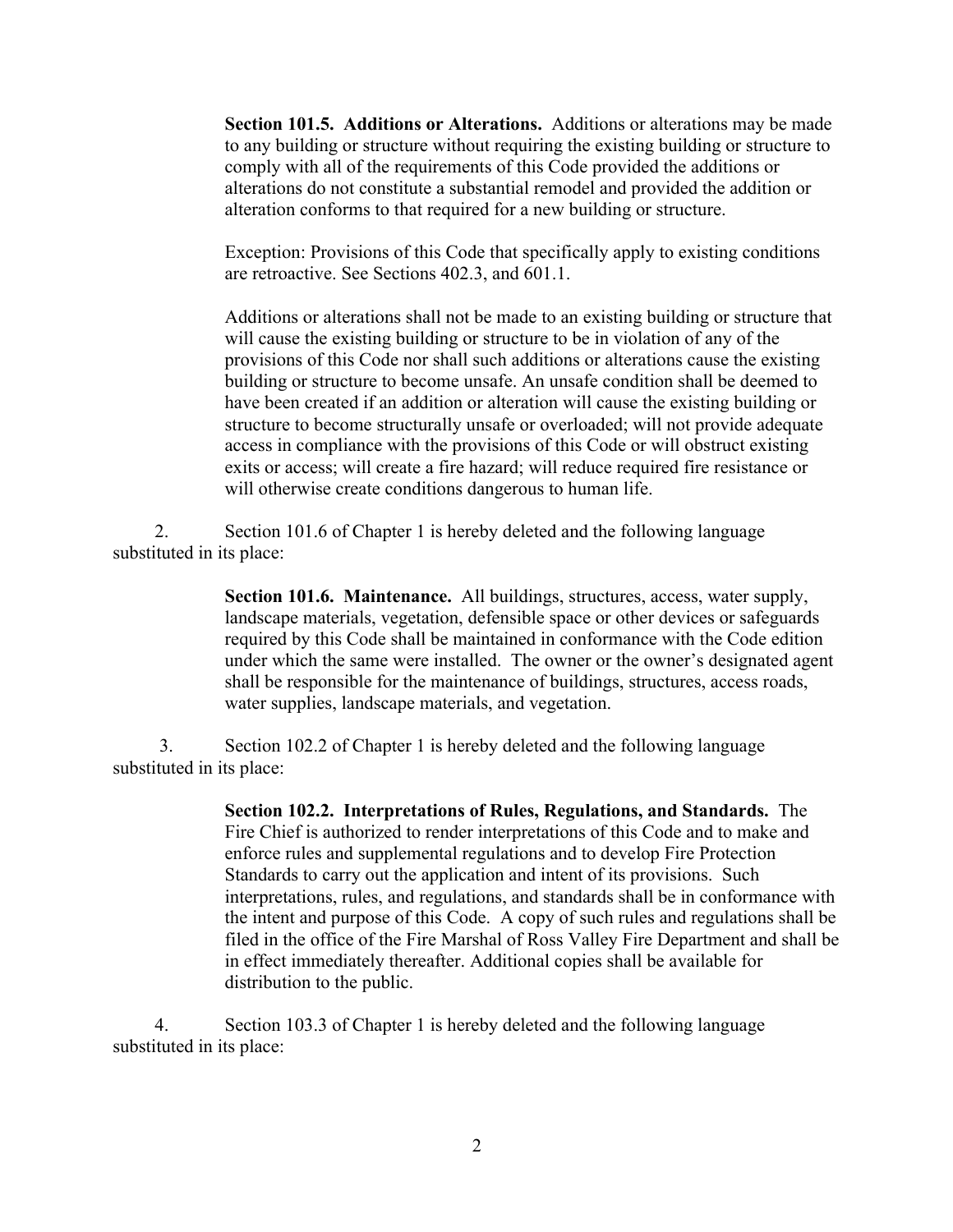**Section 103.3. Alternative Materials or Methods.** The Code Official, in concurrence with approval from the Building Official and the Fire Chief, is authorized to approve alternative materials or methods, provided that the Code Official finds that the proposed design, use, or operation satisfactorily complies with the intent of this Code and that the alternative material or method is, for the purpose intended, at least equivalent to the level of quality, strength, effectiveness, fire resistance, durability, and safety prescribed by this Code. Approvals under the authority herein contained shall be subject to the approval of the Building Official whenever the alternate material or method involves matters regulated by the California Building Code.

The Code Official shall require that sufficient evidence or proof be submitted to substantiate any claims that may be made regarding its use. The details of any action granting approval of an alternate shall be recorded and entered in the files of the Code enforcement agency.

For state fire marshal regulated occupancies, see Article 1, California Fire Code.

 5. Section 104.1 of Chapter 1 is hereby deleted and the following language substituted in its place:

> **Section 104.1. General.** To determine the suitability of alternative materials and methods and to provide for reasonable interpretations of the provisions of this Code, there shall be and hereby is created a Board of Appeals consisting of five (5) members who are qualified by experience and training to pass judgment on pertinent matters. The Code Official, Building Official, and Fire Chief shall be *ex officio* members, and the Code Official shall act as Secretary of the Board. The Board of Appeals shall be appointed by the legislative body and shall hold office at their discretion. The Board shall adopt reasonable rules and regulations for conducting its investigations and shall render decisions and findings in writing to the Code Official, with a duplicate copy to the applicant.

> For State Fire Marshal regulated occupancies, see Article 1, California Fire Code.

 6. Section 105.2 of Chapter 1 is hereby deleted and the following language substituted in its place:

> **Section 105.2. Permits Required.** Unless otherwise exempted, no building or structure regulated by this Code shall be erected, constructed, altered, repaired, moved, removed, converted, or demolished unless a separate permit for each building or structure has first been obtained from the Code Official. For buildings or structures erected for temporary uses, see Appendix A, Section A108.3, of the 2015 edition of the International Fire Code, as adopted and amended by the Sleepy Hollow Fire Protection District.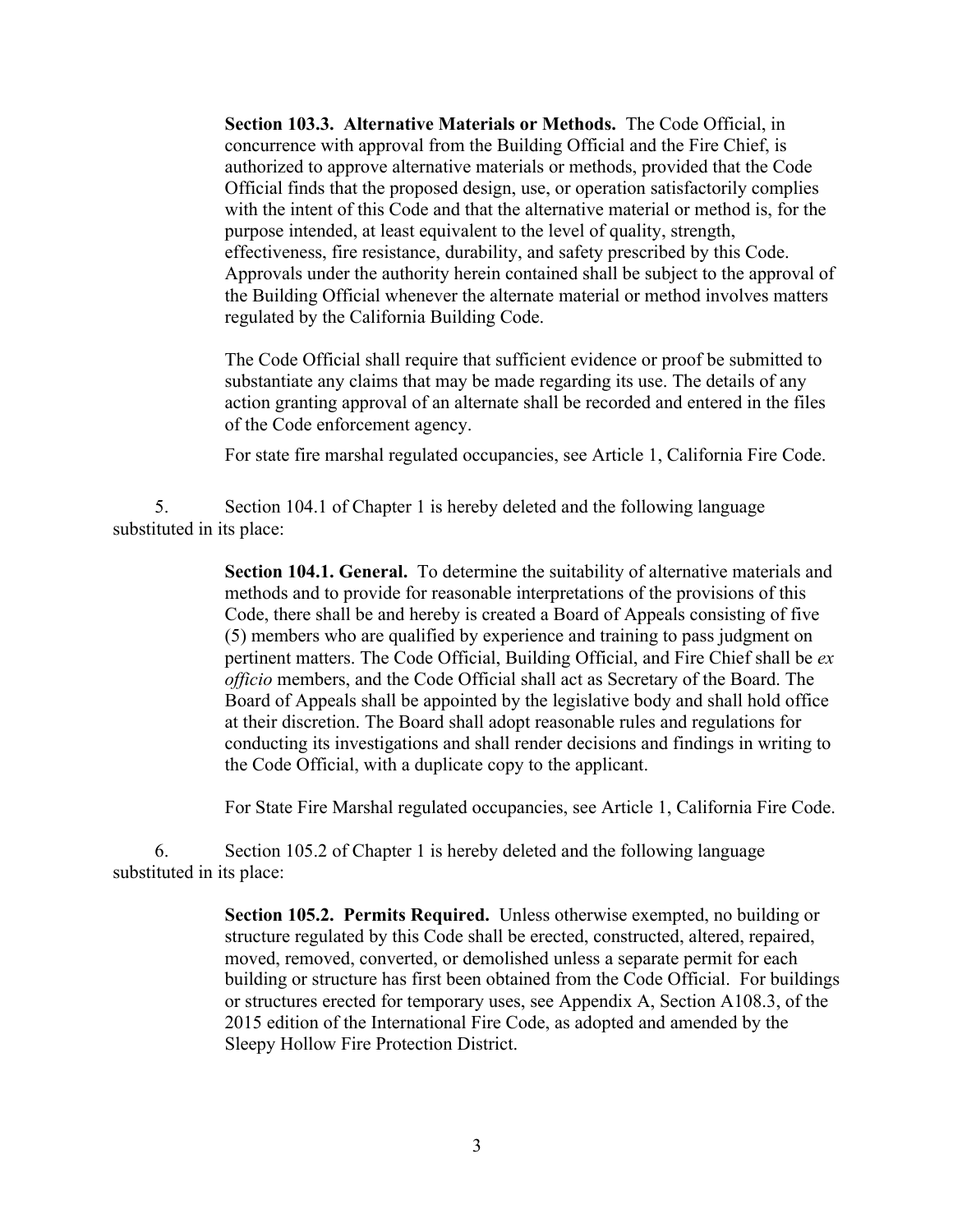When required by the Code Official, a permit shall be obtained for the following activities, operations, practices or functions within a Wildland-Urban Interface Area:

- 1. Automobile wrecking yard.
- 2. Candles and open flames in assembly areas.
- 3. Explosives or blasting agents.
- 4. Fireworks.
- 5. Flammable or combustible liquids.
- 6. Hazardous materials.
- 7. Liquefied petroleum gases.
- 8. Lumberyards.
- 9. Motor vehicle fuel-dispensing stations.
- 10. Open burning.
- 11. Pyrotechnical special effects material.
- 12. Tents, canopies and temporary membrane structures.
- 13. Tire storage.
- 14. Welding and cutting operations.
- 15. Implementation of a Fire Protection Plan.
- 16. Implementation of a Vegetation Management Plan.

 7. Section 105.8 of Chapter 1 is hereby deleted and the following language substituted in its place:

> **Section 105.8. Expiration.** Every permit issued by the Code Official under the provisions of this Code shall expire by limitation and become null and void if the building, use, or work authorized by such permit is not commenced within one hundred eighty (180) days from the date of such permit, or if the building, use, or work authorized by such permit is suspended or abandoned at any time after the work is commenced for a period of one hundred eighty (180) days.

> When a permittee holding an unexpired permit is unable to commence work within the time specified in this Section, the permittee may make a written request for an extension of time, which said written request shall set forth the reasons and circumstances beyond the permittee's control that have prevented the permittee from commencing work under the terms of the permit. If good cause is shown by the written application, the Code Official may grant the requested extension for a period not to exceed one hundred eighty (180) days from the date of the expiration of the original permit.

 8. Section 106.1 of Chapter 1 is hereby deleted and the following language substituted in its place:

> **Section 106.1. General.** Plans, engineering calculations, diagrams, and other data shall be submitted in at least two (2) sets with each application for a permit. When such plans are not prepared by an architect or engineer, the Code Official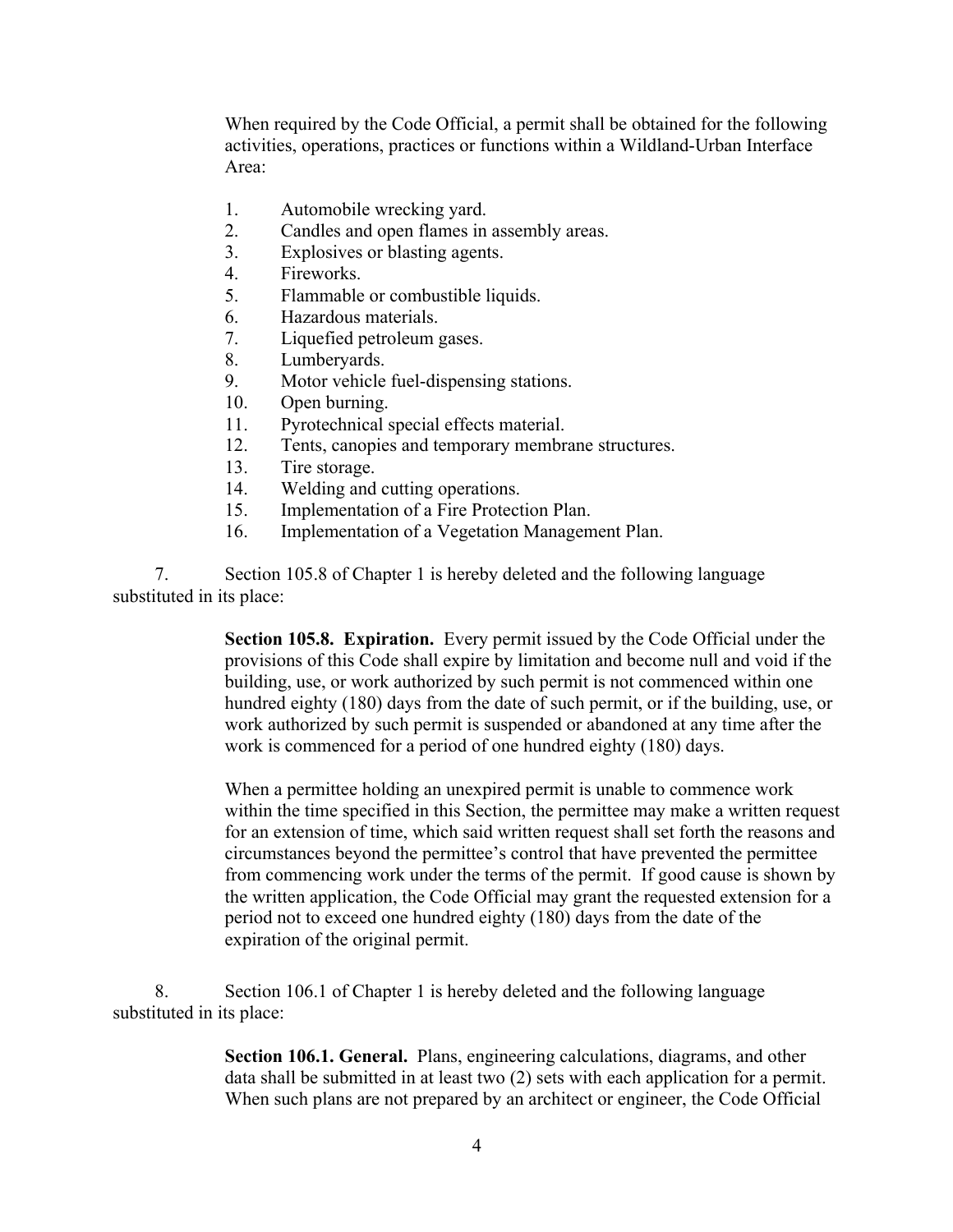may require the applicant submitting such plans or other data to demonstrate that State law does not require that the plans be prepared by a licensed architect or engineer. The Code Official may require plans, computations, and specifications to be prepared and designed by an architect or engineer licensed by the State to practice as such even if not required by State law.

Exception: Submission of plans, calculations, construction inspection requirements, and other data, if it is found that the nature of the work applied for is such that reviewing of plans is not necessary to obtain compliance with this Code.

 9. Section 106.3 of Chapter 1 is hereby deleted and the following language substituted in its place:

> **Section 106.3. Site Plan.** In addition to the requirements for plans in the California Building Code, site plans shall include topography, width and percent of grade of access roads, landscape and vegetation details, locations of structures or building envelopes, existing or proposed overhead utilities, occupancy classification of buildings, types of ignition-resistant construction of buildings, structures and their appendages, roof classification of buildings, and site water supply systems.

 10. Section 106.6 of Chapter 1 is hereby deleted and the following language substituted in its place:

> **Section 106.6. Other Data and Substantiation.** When required by the Code Official, the plans and specifications shall include classification of fuel loading according to the NWCG *Aids to Determining Fuel Models for Estimating Fire Behavior*, current edition.

 11. Section 106.7 of Chapter 1 is hereby deleted and the following language substituted in its place:

> **Section 106.7. Vicinity Plan.** In addition to the requirements for site plans, plans shall include details regarding the vicinity as required by the Code Official, including other structures, slope, vegetation, fuel breaks, water supply systems, and access roads.

 12. Section 106.8 of Chapter 1 is hereby deleted and the following language substituted in its place:

> **Section 106.8. Retention of Plans.** All approved plans shall be maintained by the Code Official for the life of the structure.

 13. Section 107.1.1 of Chapter 1 is hereby deleted and the following language substituted in its place: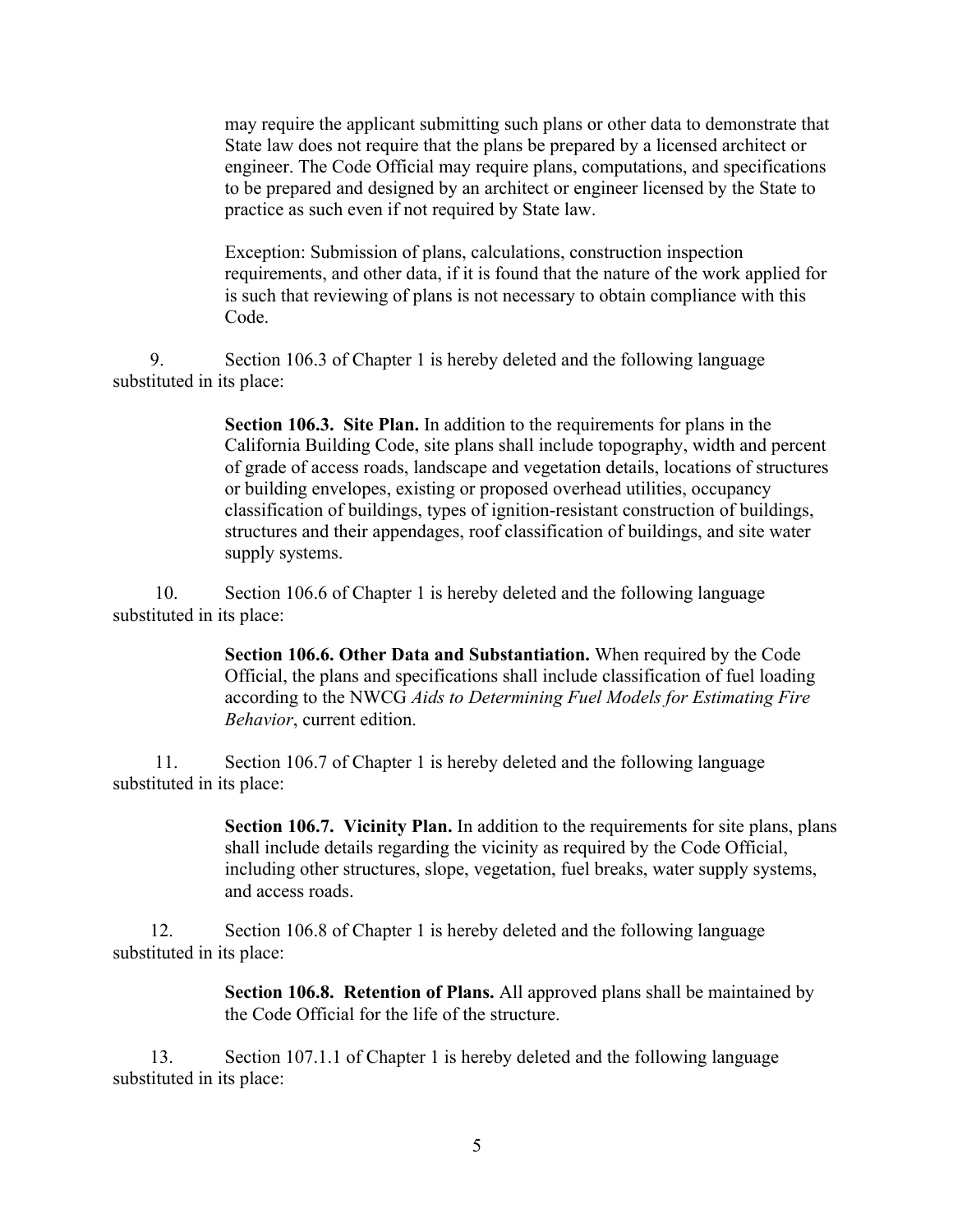**Section 107.1.1. General.** All construction or work for which a permit is required by this Code shall be subject to inspection by the Code Official and all such construction or work shall remain accessible and exposed for inspection purposes until approved by the Code Official.

It shall be the duty of the permit applicant to cause the work to remain accessible and exposed for inspection purposes. Neither the Code Official nor the Sleepy Hollow Fire Protection District shall be liable for expense entailed in the removal or replacement of any material required to allow inspection.

Approval as a result of a plan review or an inspection shall not be construed to be an approval of a violation of the provisions of this Code or of other ordinances of the Sleepy Hollow Fire Protection District.

A survey of the lot may be required by the Code Official to verify that the mitigation features are provided and the building or structure is located in accordance with the approved plans.

 14. Section 108 of Chapter 1 is hereby deleted and the following language substituted in its place:

> **Section 108. Final Approval For Occupancy.** No building, structure, or premises shall be used or occupied, and no change in the existing occupancy classification of a building, structure, premise, or portion thereof shall be made, until the Code Official has issued a "Final Approval" for occupancy thereof. The "Final Approval" for occupancy shall not be issued until the "Final Approval" for occupancy indicating that the project is in compliance with this Code has been issued by the Code Official.

> Issuance of a "Final Approval" for occupancy shall not be construed as an approval of a violation of the provisions of this Code or of other pertinent laws and ordinances of the Sleepy Hollow Fire Protection District. Certificates presuming to give authority to violate or cancel the provisions of this Code or other laws or ordinances of the Sleepy Hollow Fire Protection District shall not be valid.

15. Section 202 of Chapter 2 is hereby amended by adding the following definitions:

**Building Official.** The officer or other designated authority charged with the administration and enforcement of the California Building Code*,* or the building official's duly authorized representative.

**CDF Director.** The Director of the California Department of Forestry and Fire Protection also known as Cal-Fire.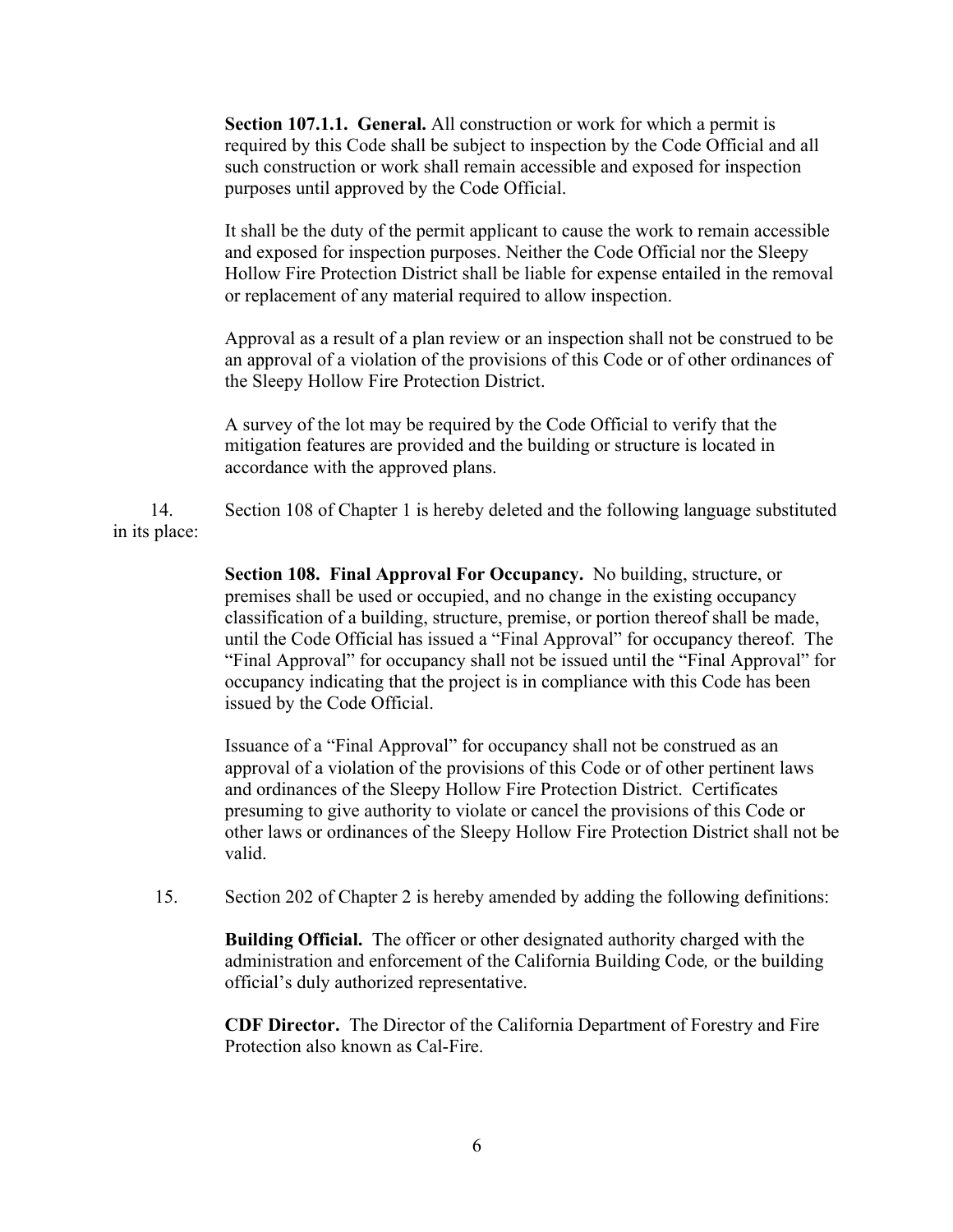**Code Official.** The official designated by the Sleepy Hollow Fire Protection District to interpret and enforce building standards of this Code shall be the Marin County Building Official. The official designated by the Sleepy Hollow Fire Protection District to interpret and enforce fire and life safety provisions of this Code shall be the Ross Valley Fire Chief.

**Final Approval for Occupancy.** Written documentation from the Code Official that the project or work for which a permit was issued has been completed in conformance with requirements of this Code.

**Fire Protection Plan.** Document prepared for a specific project or development proposed for a Wildland-Urban Interface Fire Area setting forth measures taken to minimize and mitigate potential for loss from wildfire exposure. The Fire Protection Plan shall be in accordance with this Chapter and California Fire Code Article 86A. When required by the enforcing agency for the purposes of granting modifications, a Fire Protection Plan shall be submitted. Only locally adopted ordinances that have been filed with the California Building Standards Commission in accordance with Section 101.14 or the Department of Housing and Community Development in accordance with Section 101.15 shall apply.

**Fire Hazard Severity Zones.** Geographical areas designated in California Public Resources Codes Sections 4201 through 4204 and classified as Very High, High, or Moderate in State Responsibility Areas or as Local Agency Very High Fire Hazard Severity Zones designated pursuant to California Government Code Sections 51175 through 51189. See California Fire Code Article 86.

The California Code of Regulations, Title 14, Section 1280 entitles the maps of these geographical areas as "Maps of the Fire Hazard Severity Zones in the State Responsibility Area of California."

**Hazardous Materials.** As defined in the California Fire Code.

**Heavy Timber Construction.** As described in the California Building Code.

**Ignition-Resistant Material.** Any product which, when tested in accordance with UBC Standard 8-1 for a period of thirty (30) minutes, shall have a flame spread of not over twenty-five (25) and show no evidence of progressive combustion. In addition, the flame front shall not progress more than ten and onehalf (10<sup>1/2</sup>) feet (3200mm) beyond the centerline of the burner at any time during the test. Materials shall pass the accelerated weathering test and be identified as Exterior type in accordance with UBC Standard 23-4. All materials shall bear identification showing the fire performance rating thereof. Such identification shall be issued by a testing facility recognized by the State Fire Marshal having a service for inspection of materials at the factory.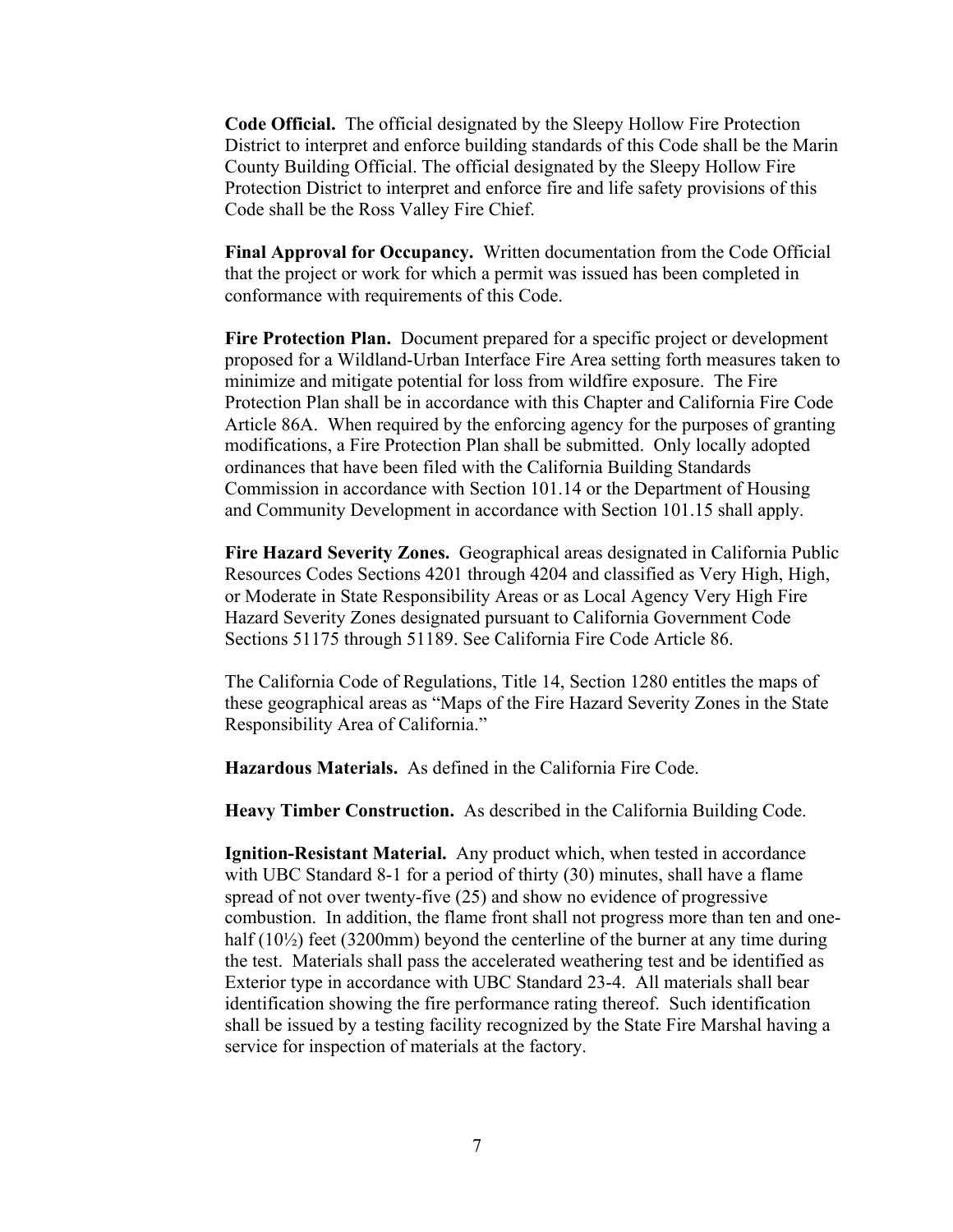Note: Fire-Retardant-Treated Wood as defined in California Building Code Section 207 meets the intent of the above definition. The enforcing agency may use other definitions of Ignition-Resistant Material that reflect wildfire exposure to building materials and/or the materials performance in resisting ignition.

**Local Agency Very High Fire Hazard Severity Zone.** Area designated by a local agency upon the recommendation of the CDF Director pursuant to Government Code Sections 51177(c), 51178, and 51179 that is not a State Responsibility Area and where a local agency, District, County, District and County, or District is responsible for fire protection.

**NWCG.** National Wildfire Coordinating Group.

**State Responsibility Area.** Lands that are classified by the Board of Forestry pursuant to California Public Resources Code Section 4125 where the financial responsibility of preventing and suppressing forest fires is primarily the responsibility of the State.

**Substantial Remodel.** The renovation of any structure, which combined with any additions to the structure, affects a floor area which exceeds fifty percent (50%) of the existing floor area of the structure. When any changes are made in the building, such as walls, columns, beams, or girders, floor or ceiling joists, and coverings, roof rafters, roof diaphragms, foundations, piles, or retaining walls or similar components, the floor area of all rooms affected by such changes shall be included in computing floor areas for purposes of applying this definition. This definition does not apply to the replacement and upgrading of residential roof coverings.

**VMP.** Shall mean Vegetation Management Plan.

**Wildfire.** An uncontrolled fire spreading through vegetative fuels that threatens to destroy life, property, or resources as defined in California Public Resources Code Sections 4103 and 4104.

**Wildfire Exposure.** Either one or a combination of radiant heat, convective heat, direct flame contact, and burning embers being projected by vegetation fire to a structure and its immediate environment.

**Wildland-Urban Interface Fire Area.** A geographical area identified by the state as a "Fire Hazard Severity Zone" in accordance with the California Public Resources Code Sections 4201 through 4204 and California Government Code Sections 51175 through 51189, or other areas designated by the enforcing agency as being at significant risk from wildfires.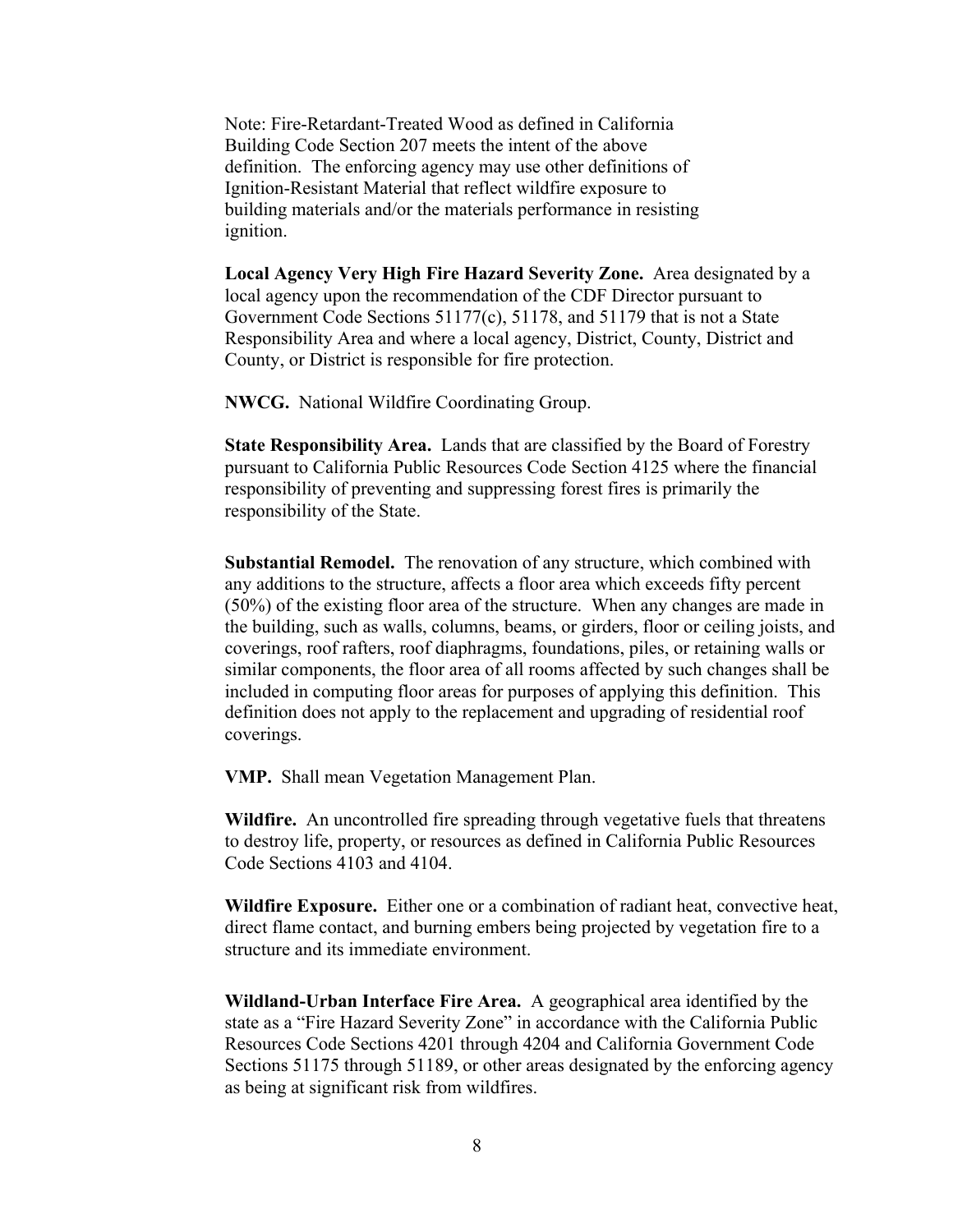See Section 706A for the applicable referenced Sections of the Government Code and the Public Resources Code.

16. Section 202 of Chapter 2 is hereby amended by deleting the following definitions:

**Fuel, Heavy.** Vegetation consisting of round wood three (3) to eight (8) inches (76 to 203 mm) in diameter. See fuel models G, I, J, K and U described in Appendix D.

**Fuel, Light.** Vegetation consisting of herbaceous plants and round wood less than one-quarter inch  $(\frac{1}{4})$  (6.4 mm) in diameter. See fuel models A, C, E, L, N, P, R and S described in Appendix D.

**Fuel, Medium.** Vegetation consisting of round wood one-quarter inch (¼") to three inches (3") (6.4mm to 76mm) in diameter. See fuel models B, D, F, H, O, Q and T described in Appendix D.

**Ignition-Resistant Construction, Class 1.** A schedule of additional requirements for construction in wildland urban interface areas based on extreme fire hazard.

**Ignition-Resistant Construction, Class 2.** A schedule of additional requirements for construction in wildland urban interface areas based on high fire hazard.

**Ignition-Resistant Construction, Class 3.** A schedule of additional requirements for construction in wildland urban interface areas based on moderate fire hazard.

 17. Section 302.1 of Chapter 3 is hereby deleted and the following language substituted in its place:

> **Section 302.1. Declaration**. The legislative body shall declare the Wildland-Urban Interface Areas within the Sleepy Hollow Fire Protection District. The Wildland-Urban Interface Areas shall be based on the Findings of Fact as prescribed by the California Health and Safety Code. The Wildland-Urban Interface Area boundary shall correspond to natural or man-made features including, but not limited to, an assessment of fuel types and physical characteristics affecting wildland fire behavior.

 18. Section 402.1.1 of Chapter 4 is hereby deleted and the following language substituted in its place:

> **Section 402.1.1. Access**. New subdivisions, as determined by the Sleepy Hollow Fire Protection District, shall be provided with fire apparatus access roads in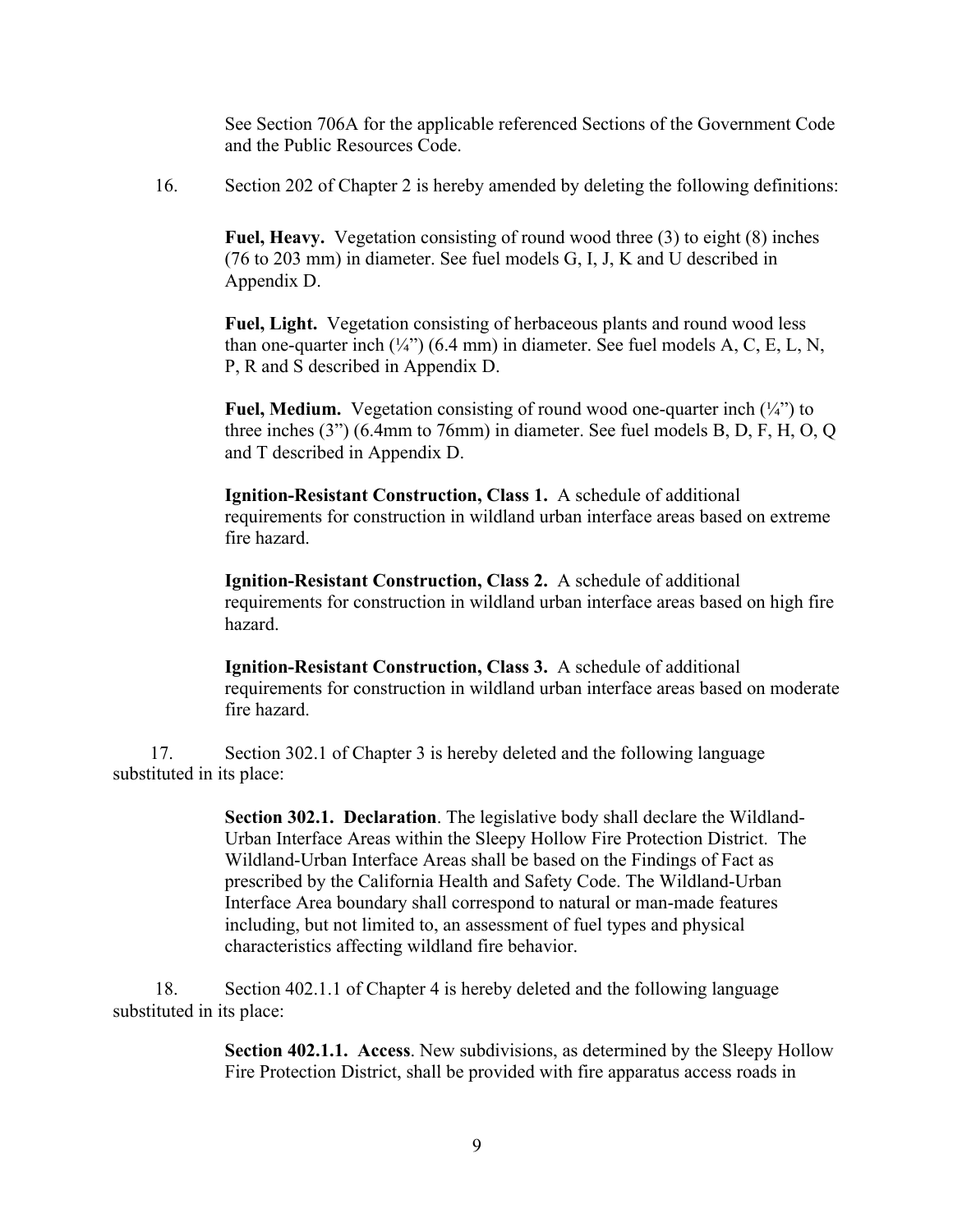|               | accordance with the California Fire Code and access requirements in accordance<br>with Section 403.                                                                                                                                                                                                                                                                                                                                                                                                         |
|---------------|-------------------------------------------------------------------------------------------------------------------------------------------------------------------------------------------------------------------------------------------------------------------------------------------------------------------------------------------------------------------------------------------------------------------------------------------------------------------------------------------------------------|
| 19.<br>place: | Section 402.2.1 is hereby deleted and the following language substituted in its                                                                                                                                                                                                                                                                                                                                                                                                                             |
|               | Section 402.2.1. Access. Individual structures hereafter constructed, substantial<br>remodels, or relocated into or within Wildland-Urban Interface Areas shall be<br>provided with fire apparatus access in accordance with the California Fire Code<br>and driveways in accordance with Section 403.2. Marking of fire protection<br>equipment shall be provided in accordance with Section 403.5 and address<br>markers shall be provided in accordance with Section 403.6.                              |
| 20.<br>place: | Section 402.2.2 is hereby deleted and the following language substituted in its                                                                                                                                                                                                                                                                                                                                                                                                                             |
|               | Section 402.2.2. Water Supply. Individual structures hereafter constructed,<br>substantial remodels, or relocated into or within Wildland-Urban Interface Areas<br>shall be provided with a conforming water supply in accordance with Section 404.                                                                                                                                                                                                                                                         |
|               | Exception: Buildings containing only private garages, carports, and sheds with a<br>floor area of not more than one hundred twenty (120) square feet.                                                                                                                                                                                                                                                                                                                                                       |
| 21.<br>place: | Section 403.1 is hereby deleted and the following language substituted in its                                                                                                                                                                                                                                                                                                                                                                                                                               |
|               | Section 403.1. Restricted Access. Where emergency vehicle access is restricted<br>because of secured access roads or driveways, or where immediate access is<br>necessary for life saving or firefighting purposes, the Code Official is authorized<br>to require a key access to be installed in an accessible location. The key access<br>shall be of a type approved by the Code Official and shall contain keys or an<br>approved key switch to gain necessary access as required by the Code Official. |
| 22.           | Section 403.2 of Chapter 4 is hereby deleted and the following language<br>substituted in its place:                                                                                                                                                                                                                                                                                                                                                                                                        |

**Section 403.2. Driveways**. Driveways shall be provided when any portion of an exterior wall of the first story of a building is located more than one hundred fifty (150) feet from a fire apparatus access road. Driveways shall provide a minimum unobstructed width of sixteen (16) feet and a minimum unobstructed height of thirteen feet six (13'6") inches. Driveways in excess of one hundred fifty (150) feet in length shall be provided with turnarounds. Driveways in excess of three hundred (300) feet in length and less than twenty (20) feet in width shall be provided with turnouts in addition to turnarounds. A driveway shall not serve in excess of five (5) dwelling units.

Exception: When such driveways meet the requirements for an access road in accordance with the California Fire Code*.*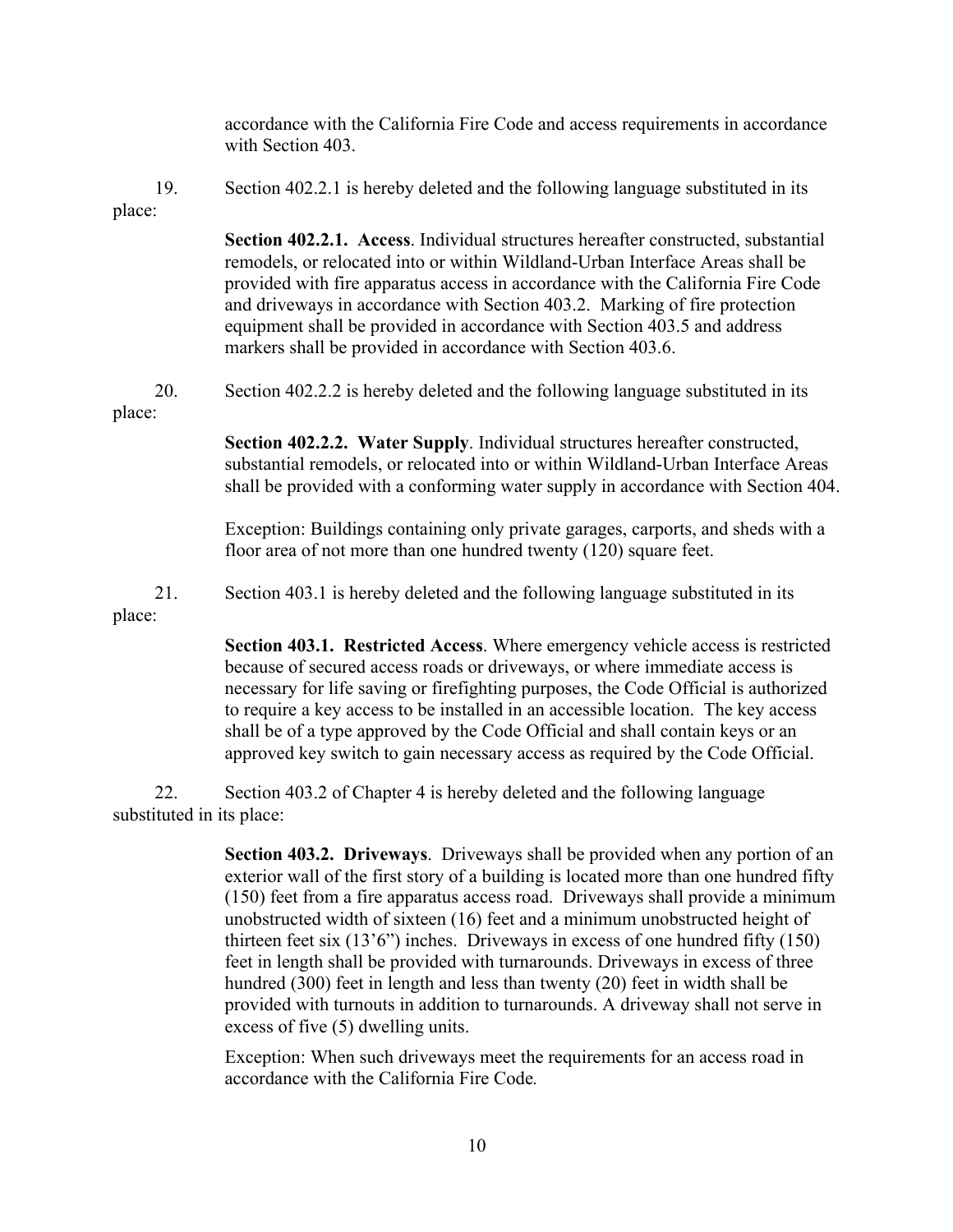Driveway turnarounds shall have inside turning radii of not less than twentyseven (27) feet and outside turning radii of not less than forty-five (45) feet. Driveways that connect with a road or roads at more than one point may be considered as having a turnaround if all changes of direction meet the radii requirements for driveway turnarounds. Driveway turnouts shall be an allweather road surface at least ten (10) feet wide and thirty (30) feet long, not including the approach or departure ramps. Driveway turnouts shall be located as required by the Code Official. Vehicle load limits shall be posted at both entrances to bridges on driveways and private roads. Design loads for bridges shall be established by the Code Official.

 23. Section 403.6 of Chapter 4 is hereby deleted and the following language substituted in its place:

> **Section 403.6. Address Markers**. All buildings shall have a permanently posted address clearly visible from the street with numerals illuminated and contrasting color to their background. Where structures are not visible from the street, addresses shall also be placed at each driveway entrance and be visible from both directions of travel along the road. In all cases, the address shall be posted at the beginning of construction and shall be maintained thereafter, and the address shall be visible and legible from the road on which the address is located. Address signs along one-way roads shall be visible from both the direction of travel and the opposite direction. Where multiple addresses are required at a single driveway, they shall be mounted on a single post, and additional signs shall be posted at locations where driveways divide. Where a roadway provides access solely to a single commercial or industrial business, the address sign shall be placed at the nearest road intersection providing access to that site.

 24. Section 403.7 of Chapter 4 is hereby deleted and the following language substituted in its place:

> **Section 403.7. Grade**. The gradient for fire apparatus access roads and driveways shall not exceed eighteen percent (18%).

 25. Section 404.1 of Chapter 4 is hereby deleted and the following language substituted in its place:

> **Section 404.1. General**. An approved water source shall have an adequate water supply for the use of the fire protection service to protect buildings and structures from exterior fire sources or to suppress structure fires within the Wildland-Urban Interface Area of the Sleepy Hollow Fire Protection District in accordance with this Section.

Exception: Buildings containing only private garages, carports, and sheds with a floor area of not more than one hundred twenty (120) square feet.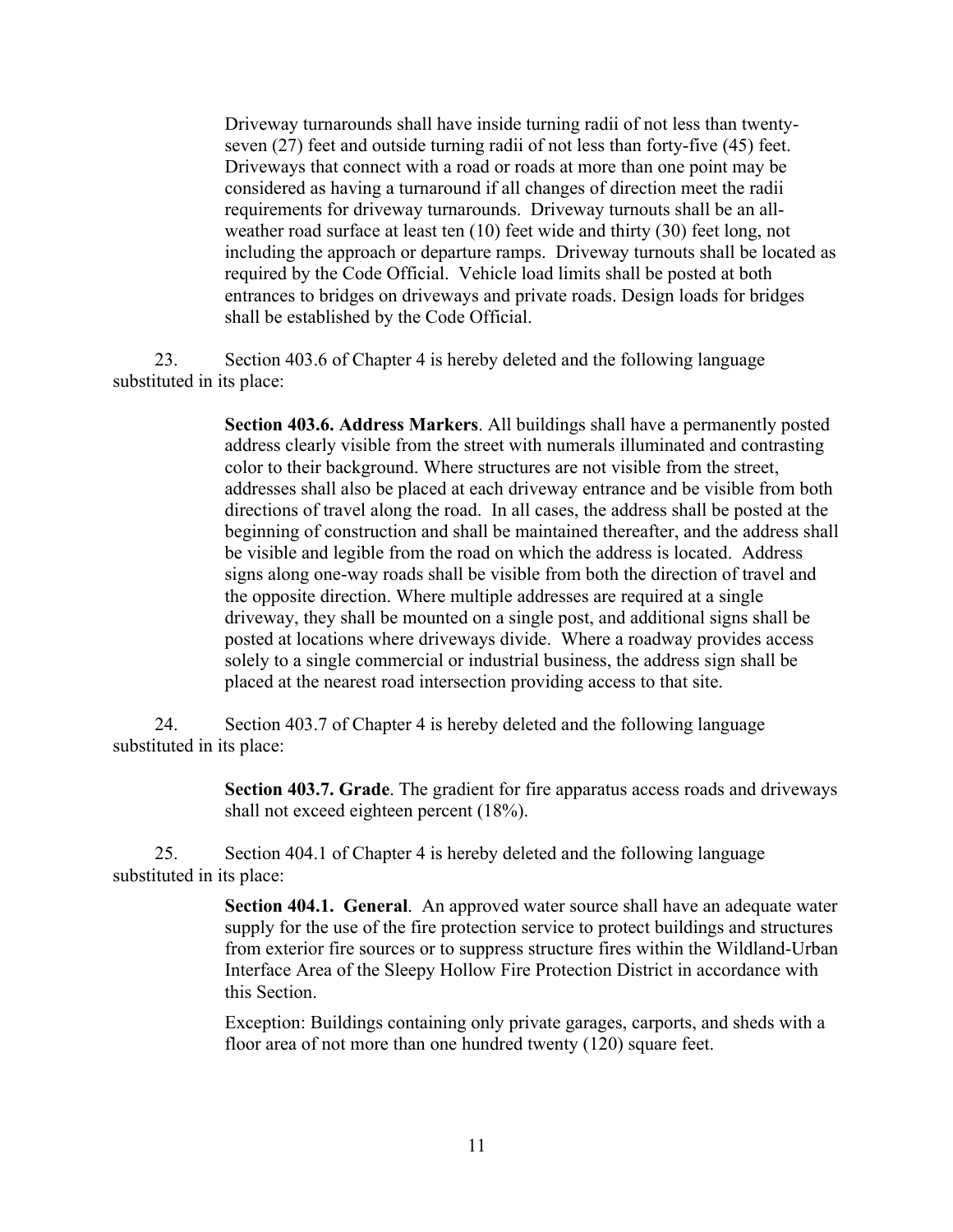26. Section 404.2 of Chapter 4 is hereby deleted and the following language substituted in its place:

> **Section 404.2. Water Sources**. The point at which a water source is available for use shall be located not more than three hundred fifty (350) feet from the building and be approved by the Code Official. The distance shall be measured along an unobstructed line of travel. Water sources shall comply with the following:

- 1. Man-made water sources shall have a minimum usable water volume as determined by the adequate water supply needs in accordance with Section 404.5. This water source shall be equipped with an approved hydrant. The water level of the water source shall be maintained by rainfall, water pumped from a well, water hauled by a tanker, or by seasonal high water of a stream or river. The design, construction, location, water level maintenance, access, and access maintenance of man-made water sources shall be approved by the Code Official.
- 2. Natural water sources shall have a minimum annual water level or flow sufficient to meet the adequate water supply needs in accordance with Section 404.5. This water level or flow shall not be rendered unusable because of freezing. This water source shall have an approved draft site with an approved hydrant. Adequate water flow and rights for access to the water source shall be ensured in a form acceptable to the Code Official.

 27. Section 404.5 of Chapter 4 is hereby deleted and the following language substituted in its place:

> **Section 404.5. Adequate Water Supply**. Adequate water supply shall be determined for purposes of initial attack and flame front control as follows:

**1. One- (1) and Two- (2) Family Dwellings**. The required water supply for one- (1) and two- (2) family dwellings shall be from a municipal supply. Required flow rates and duration shall be determined by the Code Official.

Exception: If the cost of providing a municipal supply exceeds ten percent (10%) of the total construction costs (based on the building permit valuation and required site improvements), an on-site private fire protection water supply (minimum storage requirement to be determined by the Code Official and local standards, but not less than three thousand (3,000) gallons plus two thousand (2,000) gallons dedicated to automatic fire sprinklers and domestic water) may be permitted. If a private, on-site water supply is installed, a fee in an amount up to and including five percent (5%) of total building construction cost may be charged for the purpose of upgrading existing municipal fire flow.

**2. Buildings Other Than One- (1) and Two- (2) Family Dwellings.** The water supply required for buildings other than one- (1) and two- (2) family dwellings shall be as determined by the Code Official.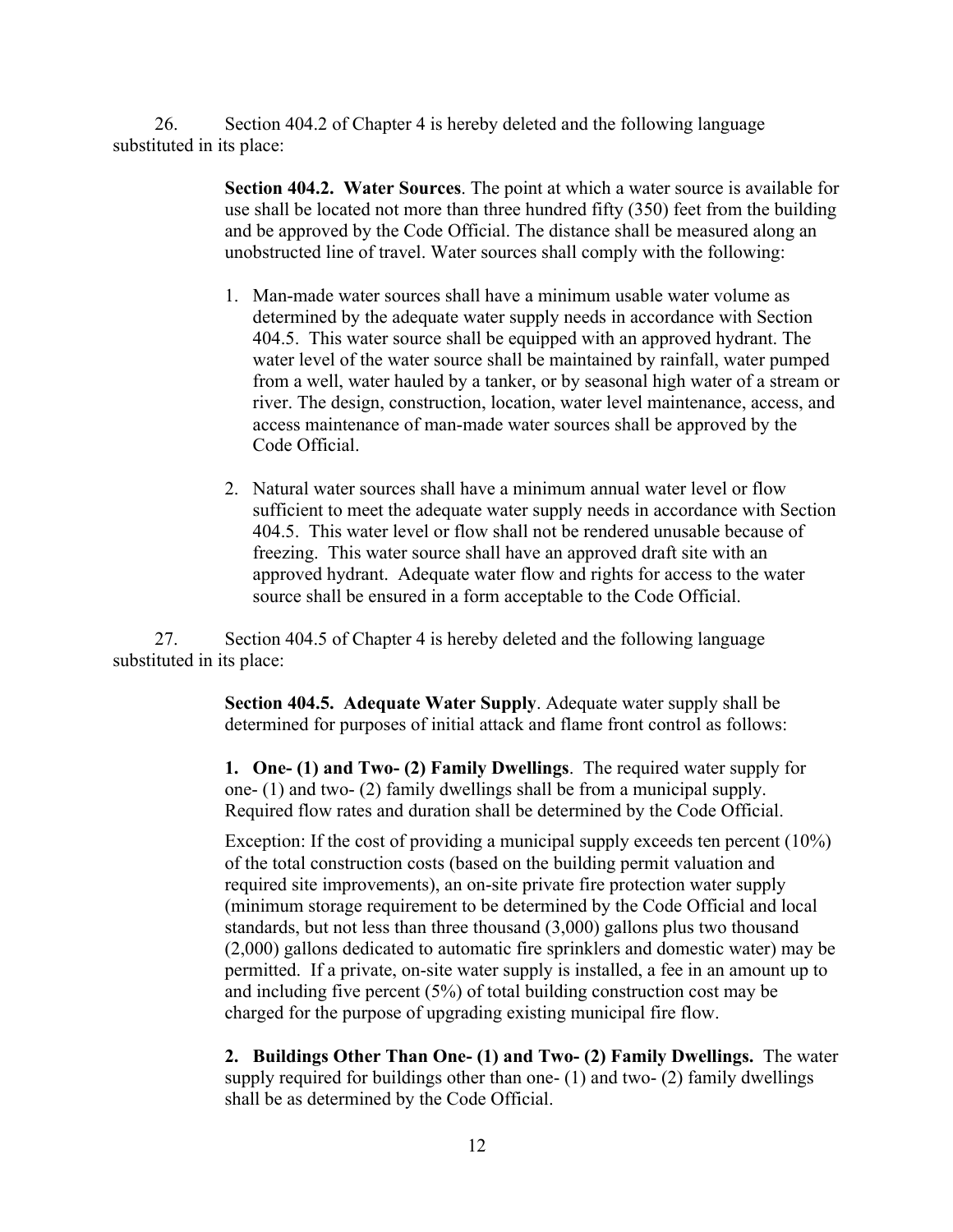Exception: If the cost of providing a municipal supply exceeds ten percent (10%) of the total construction costs (based on the building permit valuation and required site improvements), an on-site private fire protection water supply (minimum storage requirement to be determined by the Code Official and local standards, but not less than three thousand (3,000) gallons plus two thousand (2,000) gallons dedicated to automatic fire sprinklers and domestic water) may be permitted. If a private, on-site water supply is installed, a fee in an amount up to and including five percent (5%) of total building construction cost may be charged for the purpose of upgrading existing municipal fire flow.

 28. Section 404.9 of Chapter 4 is hereby deleted and the following language substituted in its place:

> **Section 404.9. Testing and Maintenance**. Water sources, draft sites, hydrants, and other fire protection equipment required by this Code shall be subject to periodic tests as determined and required by the Code Official. All such equipment installed under the provisions of this Code shall be maintained in an operative condition at all times and shall be repaired or replaced where defective. Additions, repairs, alterations, and servicing of such fire protection equipment and resources shall be in accordance with approved standards and shall not be made without approval of the Code Official.

 29. Section 404.10.3 of Chapter 4 is hereby deleted and the following language substituted in its place:

> **Section 404.10.3. Standby Power**. Stationary water supply facilities within the Wildland-Urban Interface Area that are dependent on electrical power to meet adequate water supply demands shall provide standby power systems in accordance with the California electrical Code to ensure that an uninterrupted water supply is maintained. The standby power source shall be capable of providing power for a minimum of two (2) hours.

Exceptions:

1. When approved by the Code Official, a standby power supply is not required where the primary power service to the stationary water supply facility is underground.

2. A standby power supply is not required where the stationary water supply facility serves no more than one (1) single-family dwelling.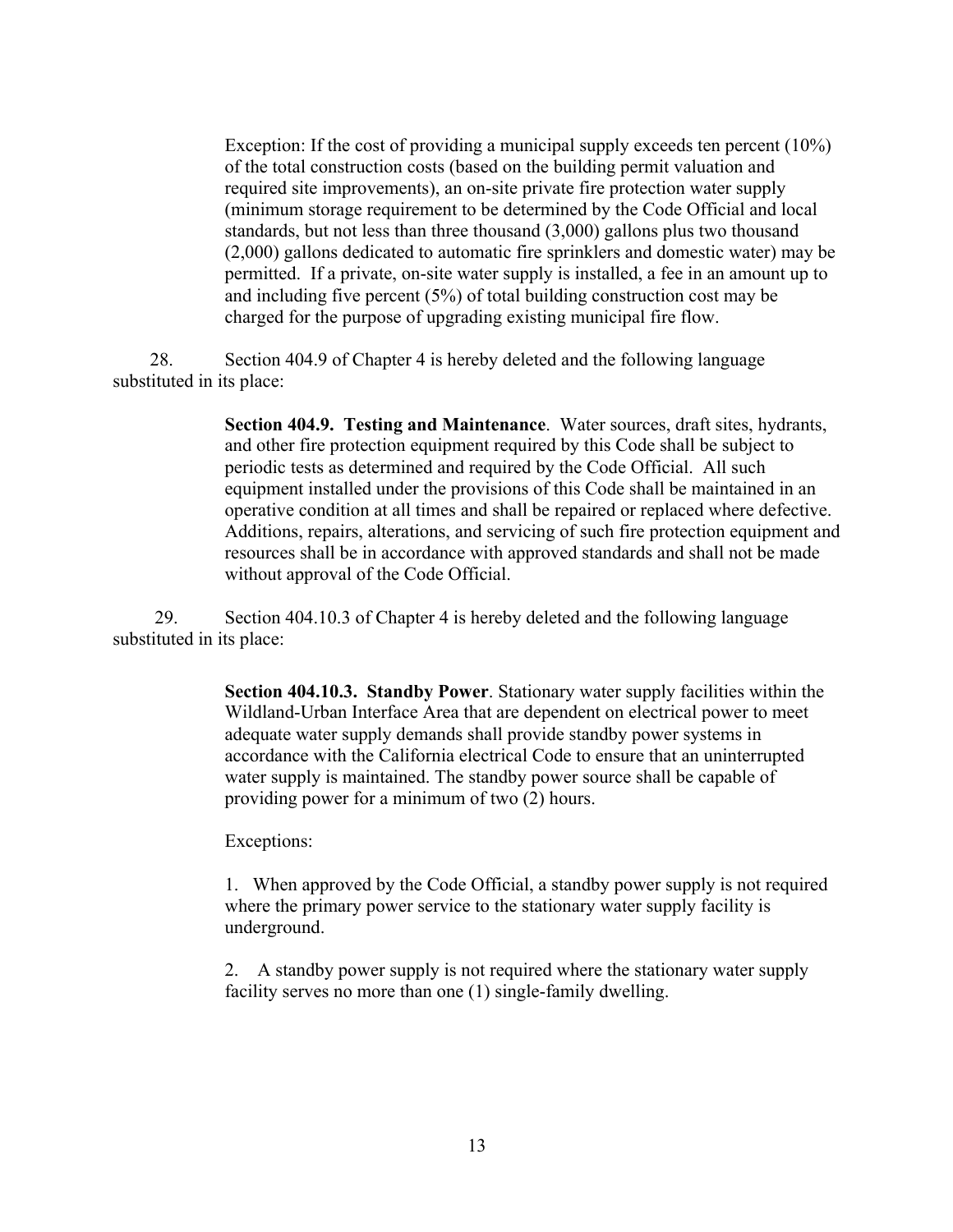30. Section 405.2 of Chapter 4 is hereby deleted and the following language substituted in its place:

> **Section 405.2. Content**. The Plan shall be based upon a site-specific wildfire risk assessment that includes considerations of location, topography, aspect, flammable vegetation, climatic conditions, and fire history. The Plan shall address water supply, access, building ignition and fire-resistance factors, fire protection systems and equipment, defensible space, and vegetation management. In addition to considerations included in this Section, Fire Protection Plans shall conform to standards developed by the Code Official.

 31. Section 405.4 of Chapter 4 is hereby deleted and the following language substituted in its place:

> **Section 405.4. Plan Retention**. The Fire Protection Plan shall be retained by the Code Official for the life of the building.

32. Section 406 of Chapter 4 is hereby added to read as follows:

 **Section 406. Vegetation Management Plan.**

**Section 406.1. General.** When required by the Code Official, a Vegetation Management Plan (VMP) shall be prepared.

**Section 406.2. Content.** The VMP consists of two forms: (1) blue line drawings; and (2) a text narrative describing specific and applicable contributing factors in the selection and design of the Plan.

**VMP Contents.** The VMP shall include at the minimum:

- 1. The entire "Plan content" elements described in narrative form.
- 2. Not less than two (2) complete Plan sets should be submitted to the Code Official for review.
- 3. The Hazard Assessment Matrix
- 4. The list of plants to be used and materials consistent with the approved plant list.
- 5. Two (2) sets of blue prints showing the house, zone, plant type, and spacing.

**Section 406.3. Cost.** The cost of Vegetation Management Plan preparation and review shall be the responsibility of the applicant.

**Section 406.4. Plan Retention.** The Vegetation Management Plan shall be retained by the Code Official for the life of the building.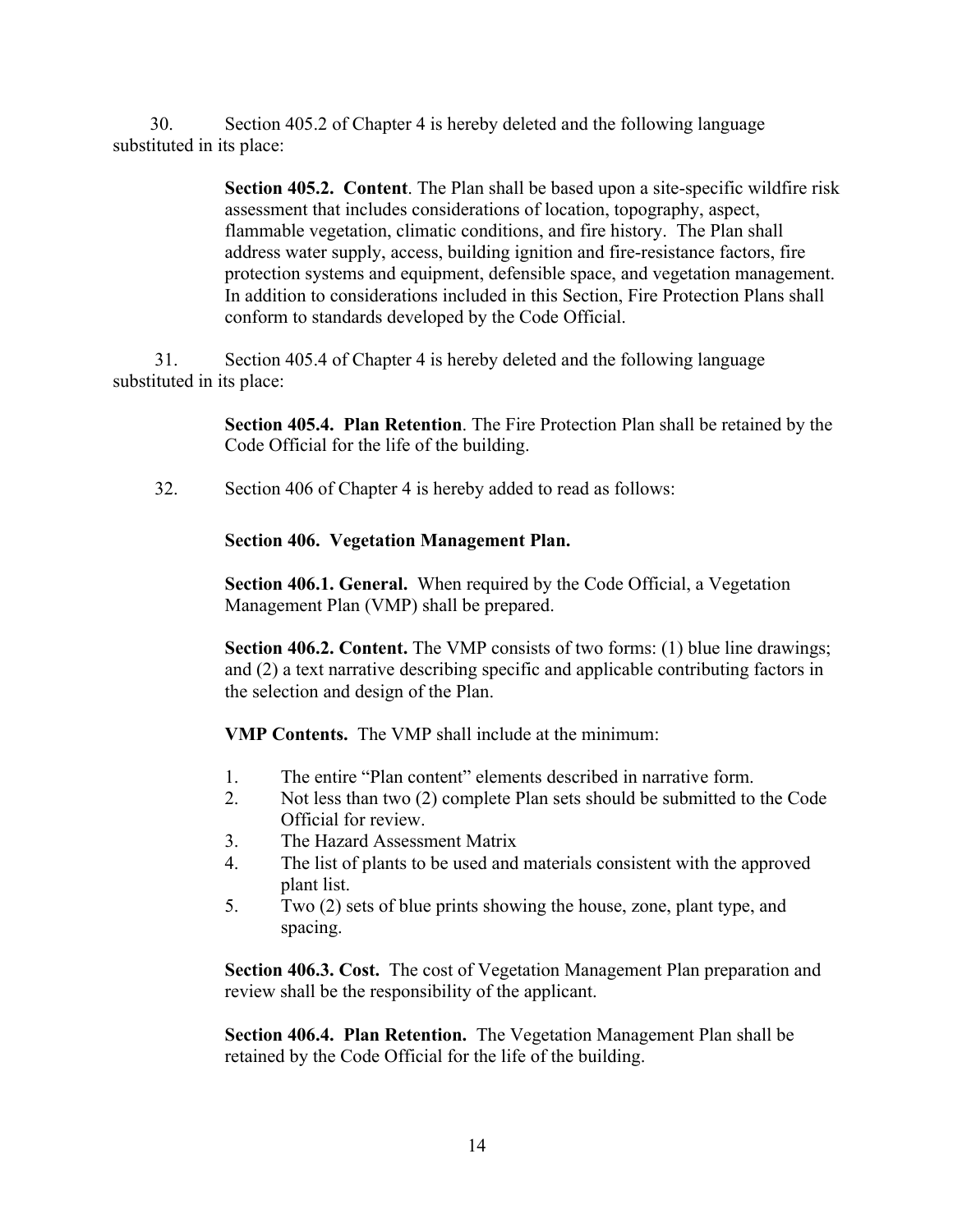33. Chapter 5 is hereby deleted and the following language substituted in its place:

# **Chapter 5. MATERIALS AND CONSTRUCTION METHODS FOR EXTERIOR WILFIRE EXPOSURE**

### **Section 501. Scope, Purpose, and Application**

**Section 501.1. Purpose.** The purpose of this Chapter is to establish minimum standards for the protection of life and property by increasing the ability of a building located in any Fire Hazard Severity Zone within State Responsibility Areas or any Wildland-Urban Interface Fire Area to resist the intrusion of flame or burning embers projected by a vegetation fire and contributes to a systematic reduction in conflagration losses.

**Section 501.2. Scope.** This Chapter applies to building materials, systems, and/or assemblies used in the exterior design and construction of new buildings, additions, altered, substantially remodeled buildings, or buildings relocated within a Wildland-Urban Interface Fire Area as defined in Section 202.

Exceptions:

- 1. Accessory structures not exceeding one hundred twenty 120 square feet in floor area when located at least fifty (50) feet from buildings containing habitable spaces.
- 2. Agricultural buildings at least fifty (50) feet from buildings containing habitable spaces.

**Section 501.3. Application.** All new and substantially remodeled buildings located in any Fire Hazard Severity Zone within State Responsibility Areas or any Wildland-Urban Interface Fire Area designated by the enforcing agency for which an application for a building permit is submitted on or after December 1, 2005, shall comply with the following Sections:

- 1. Section 501.1. Roofing
- 2. Section 501.2. Attic Ventilation

**Section 501.3.1. Alternates for Materials, Design, Tests, and Methods of Construction.** The enforcing agency is permitted to modify the provisions of this Chapter for site-specific conditions in accordance with Sections 104.2.7 California Building Code. When required by the enforcing agency for the purposes of granting modifications, a Fire Protection Plan shall be submitted in accordance with the California Fire Code Articles 86A and 86B.

**Section 501.3.2. Application Following Map Revisions.** One hundred eighty (180) days after the CDF Director has adopted revised Fire Hazard Severity Zone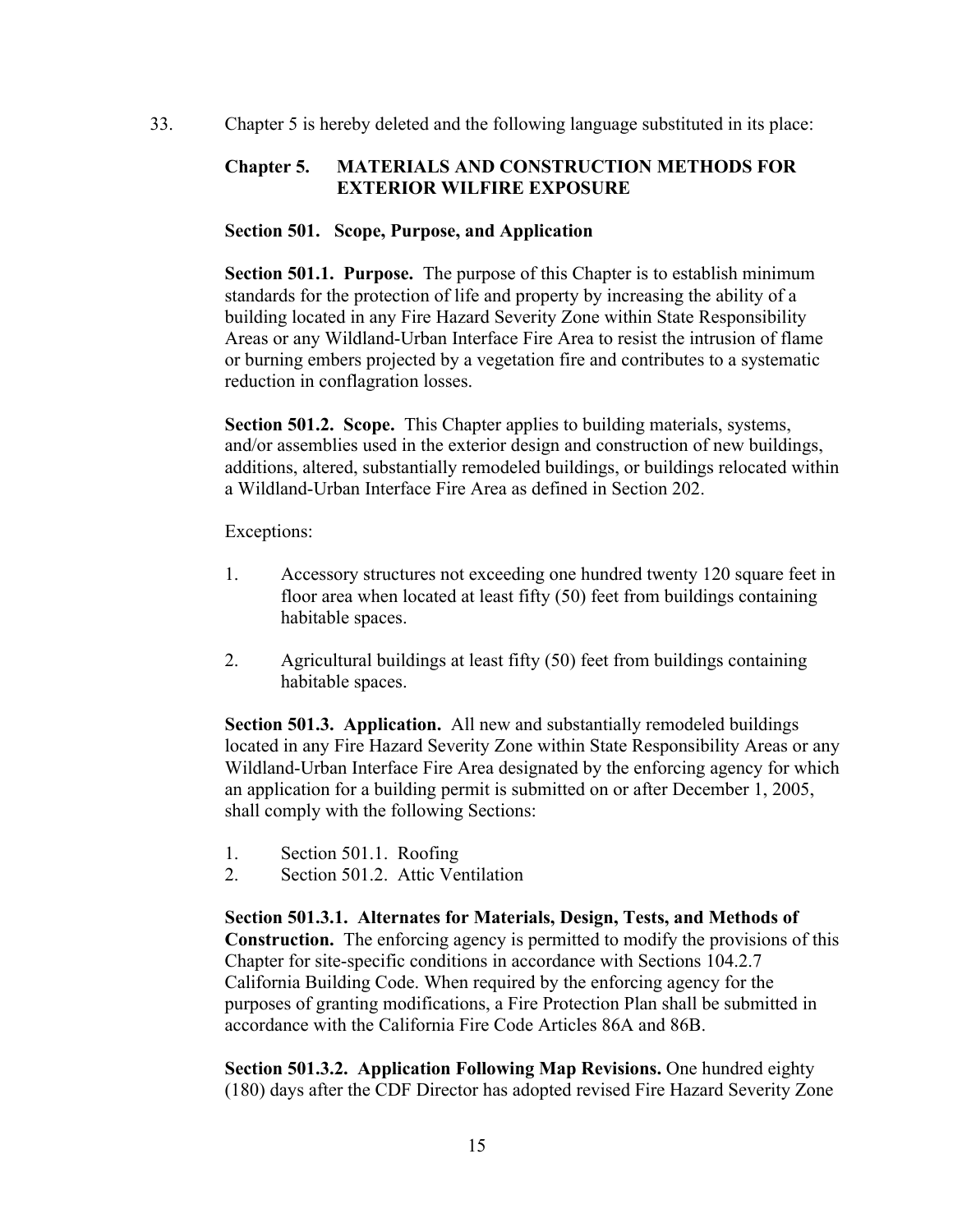maps or a Wildland-Urban Interface Fire Area has been designated by a local agency, the following provisions shall become effective Statewide for the following areas.

- 1. State Responsibility Area Very High Fire Hazard Severity Zones all provisions
- 2. Local Agency Very High Fire Hazard Severity Zones all provisions
- 3. State Responsibility Area High Fire Hazard Severity Zones all provisions except exterior walls
- 4. State Responsibility Area Moderate Fire Hazard Severity Zones all provisions except exterior walls and roof gutters.
- 5. Other Wildland-Urban Interface Fire Areas, designated by a local agency pursuant to California Health & Safety Code Section 13108.5 – all or any portion of these provisions specified by the local agency.

#### **Section 502. Materials, Systems, and Methods of Construction.**

**Section 502.1. General.** Material, systems, and methods of construction used shall be in accordance with this Chapter.

**Section 502.2. Qualification by Testing.** Material and material assemblies tested in accordance with the requirements set forth in Section 502.3 shall be accepted for use in accordance with the results and conditions of such tests. Testing shall be performed by a testing agency approved by the Authority Having Jurisdiction.

**Section 502.3. Standards of Quality.** The State Fire Marshal (SFM) standards listed below are also listed in Chapter 35, Part III, Title 24 California Code of Regulations and are part of this Code. The Authority Having Jurisdiction may use other standards that are equal to or exceed standards listed in this Chapter.

- 12-7A-1 Exterior Wall Test Standard
- 12-7A-2 Exterior Window Test Standard
- 12-7A-3 Under Eave Test Standard
- 12-7A-5 Deck Test Standard

### **Section 503.1. Roofs.**

**Section 503.1.1. General.** Roofs shall comply with the requirements of Chapter 7A and Chapter 15 of the California Building Code. Roofs shall have a roofing assembly installed in accordance with its listing and the manufacturer's installation instructions.

**Section 503.1.2. Roof Coverings.** Where the roof profile allows a space between the roof covering and roof decking, the spaces shall be constructed to prevent the intrusion of flames and embers, be fire-stopped with approved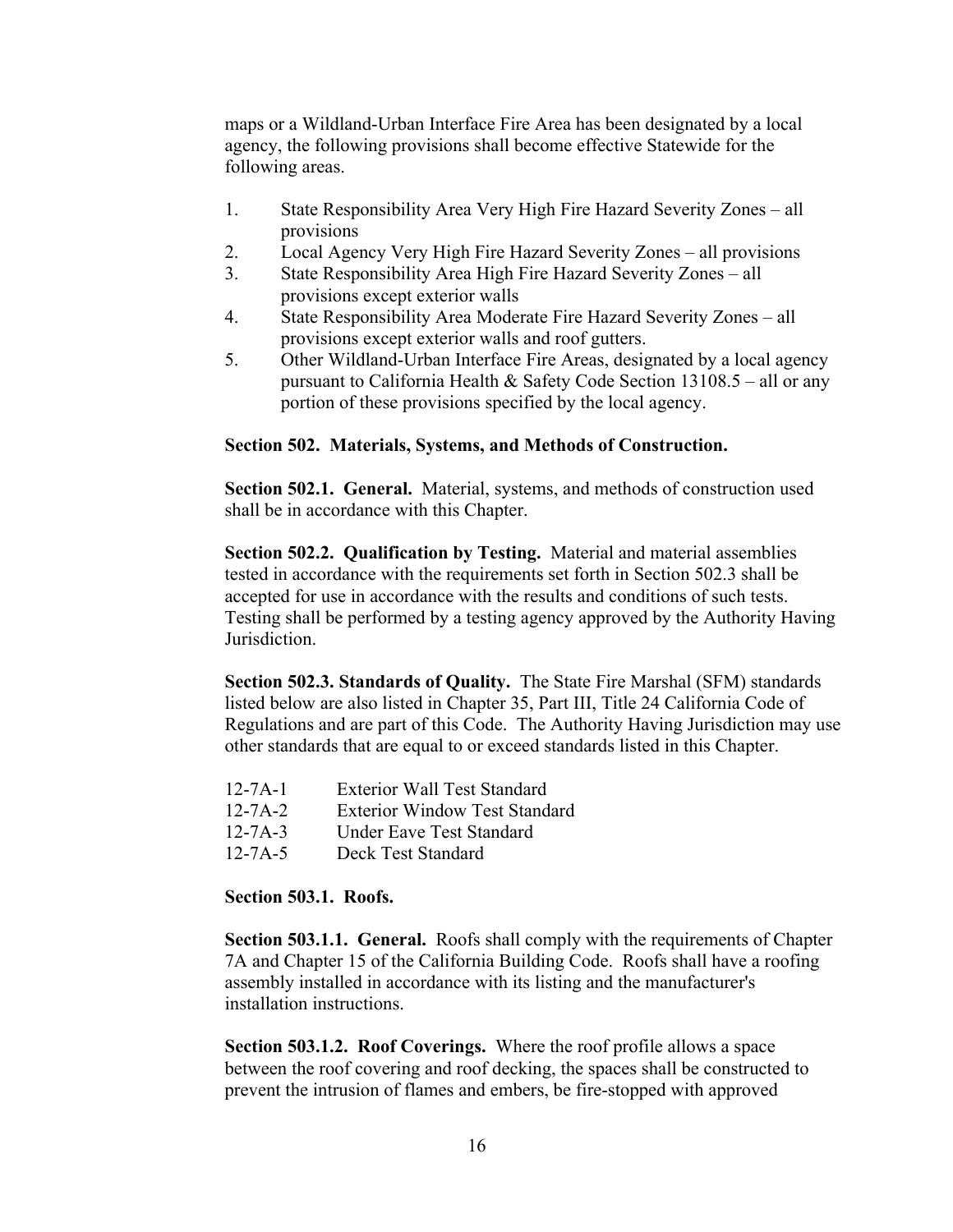materials or have one (1) layer of No. 72 ASTM cap sheet installed over the combustible decking.

**Section 503.1.3. Roof Valleys.** When provided, valley flashings shall be not less than 0.016-inch (No. 28 galvanized sheet gage) corrosion-resistant metal installed over a minimum thirty-six inches (36") wide underlayment consisting of one (1) layer of No. 72 ASTM cap sheet running the full length of the valley.

**Section 503.1.4. Roof Gutters.** Roof gutters shall be provided with the means to prevent the accumulation of leaves and debris in the gutter. Roof gutters and downspouts shall be constructed of non-combustible materials.

### **Section 503.2. Attic Ventilation.**

**Section 503.2.1. General.** When required by Chapter 15, roof and attic vents shall resist the intrusion of flame and embers into the attic area of the structure, or shall be protected by corrosion resistant, non-combustible wire mesh with onequarter inch  $(\frac{1}{4})$  inch openings or its equivalent.

**Section 503.2.2. Eave or Cornice Vents.** Vents shall not be installed in eaves and cornices.

Exception: Eave and cornice vents may be used provided they resist the intrusion of flame and burning embers into the attic area of the structure.

**Section 503.3. Eave Protection.** Eaves and soffits shall meet the requirements of 12-7A-3 "Under Eave Test Standard" or shall be protected by ignition-resistant materials or noncombustible construction on the exposed underside as approved by the Authority Having Jurisdiction.

**Section 503.4. Skylights.** Skylights shall be constructed of tempered glass, multi-layered glazed panels, or those materials approved by the Authority Having Jurisdiction unless the structure is protected throughout by an approved automatic sprinkler system.

### **Section 504. Exterior Walls.**

**Section 504.1. General.** Exterior walls shall be approved non-combustible or ignition-resistant material, heavy timber, or log wall construction or shall provide protection from the intrusion of flames and embers and temperatures capable of igniting combustibles on the inside of the wall in accordance with 12-7A-1 "Exterior Wall Test Standard" or other standard approved by the Authority Having Jurisdiction. Exterior wall coverings shall extend from the top of the foundation to the underside of the roof sheathing, terminate at two inch (2") nominal solid wood blocking between rafters at all roof overhangs, or in the case of enclosed eaves, terminate at the enclosure.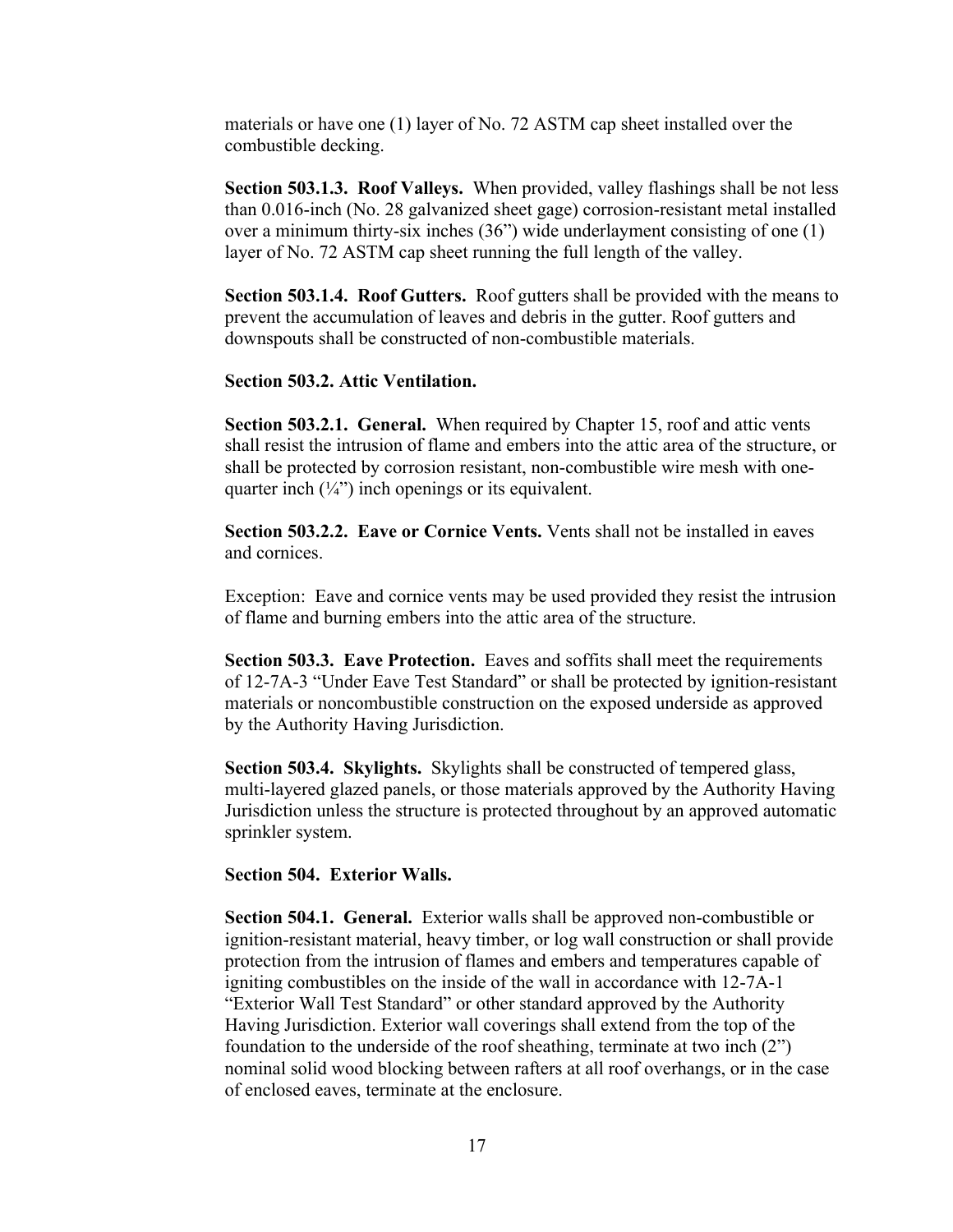**Section 504.2. Exterior Wall Openings.** Exterior wall openings shall be in accordance with this Section.

**Section 504.2.1. Exterior Glazing.** Exterior windows, window walls, glazed doors, and glazed openings within exterior doors shall conform to the performance requirements of 12-7A-2 "Exterior Window Test Standard" or multilayered glazing with minimum of one (1) tempered pane, glass block, or other window assemblies having a fire protection rating of not less than twenty (20) minutes.

**Section 504.2.2. Doors.** Exterior door assemblies shall conform to the performance requirements of 12-7A-1 "Exterior Wall Test Standard," or shall be of approved noncombustible construction, solid core wood not less than one and three-quarters inches  $(1\frac{3}{4})$  thick, or shall have a fire protection rating of not less than twenty (20) minutes.

Exception: Noncombustible vehicle access doors.

**Section 504.2.3. Under-Floor Ventilation.** Under-floor ventilation shall resist the intrusion of flame and embers into the area under the floor, or shall be protected by corrosion resistant, non-combustible wire mesh with one-quarter inch  $(\frac{1}{4})$  openings or its equivalent.

**Section 504.2.4. Other Wall Vents.** Unless otherwise prohibited by other provisions of this Code, vent openings in exterior walls shall resist the intrusion of flame and embers into the structure or vents shall be screened with a corrosionresistant, non-combustible wire mesh with one-quarter inch  $(\frac{1}{4})$  openings.

**Section 504.3. Appendages and Floor Projections.** The underside of cantilevered and overhanging appendages and floor projections shall maintain the ignition-resistant integrity of exterior walls, or the projection shall be enclosed to the grade.

**Section 504.4. Unenclosed Under-Floor Protection.** Buildings shall have all under floor areas enclosed to the grade with exterior walls in accordance with Section 504.1.

Exception: The complete enclosure of under floor areas may be omitted where the underside of all exposed floors, exposed structural columns, beams, and supporting walls are protected as required with exterior ignition-resistant material construction or be heavy timber or other construction approved by the Authority Having Jurisdiction.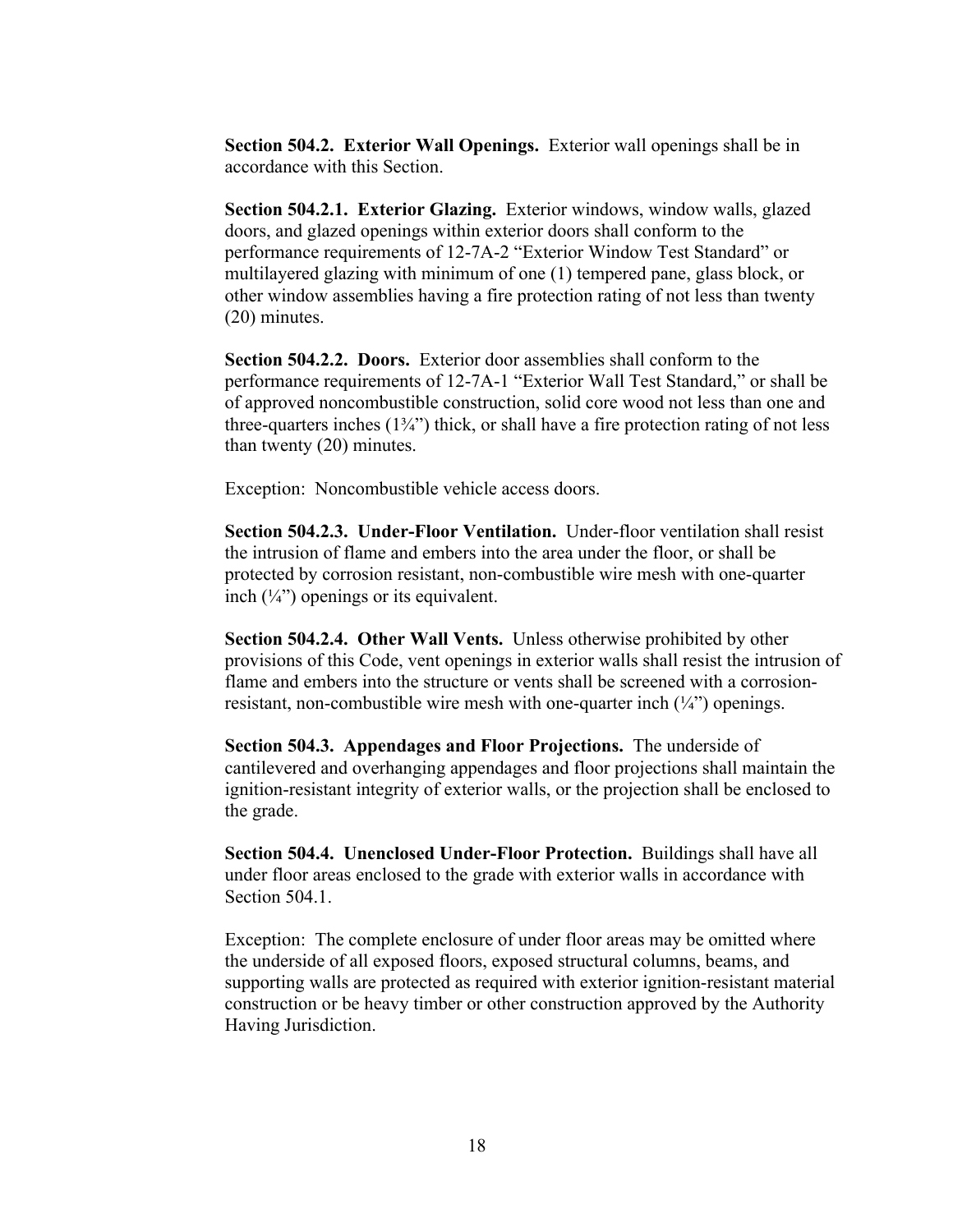#### **Section 505. Ancillary Structures.**

**Section 505.1. Decking.** Surfaces, stair treads, risers, and landings of decks, porches, and balconies within fifty (50) feet of the primary structure shall be constructed with "Ignition Resistant Materials" and comply with the performance requirements of 12-7A-5 "Deck Test Standard," or deck surfaces of heavy timber, fire retardant treated wood, or noncombustible materials.

**Section 505.2. Ancillary Structures.** When required by the Authority Having Jurisdiction, ancillary and detached accessory structures shall comply with the provisions of this Chapter.

 34. Section 602 of Chapter 6 is hereby deleted and the following language substituted in its place:

> **Section 602. Automatic Fire Sprinkler Systems.** An approved automatic fire sprinkler system shall be installed in all occupancies, in new buildings, and substantial remodels. The installation of the automatic fire sprinkler systems shall be in accordance with nationally recognized standards and Fire Protection Standards.

 35. Section 603 of Chapter 6 is hereby deleted and the following language substituted in its place:

#### **Section 603. Defensible Space.**

**Section 603.1. Objective.** Provisions of this Section are intended to modify the fuel load, type, and configuration in areas adjacent to structures to create a defensible space.

**Section 603.2. Fuel Modification.** In order to qualify as a conforming defensible space, fuel modification shall be provided as specified in Fire Protection Standards approved by the Fire Chief. Distances specified in Fire Protection Standards may be modified by the Code Official because of a sitespecific analysis based on local conditions and the Fire Protection Plan. Persons owning, leasing, controlling, operating, or maintaining buildings or structures requiring defensible spaces are responsible for modifying or removing non fireresistive vegetation on the property owned, leased, or controlled by said person. If the required defensible space requires fuel modification that exceeds the boundaries of the property owned, leased, or controlled by said person, said person shall obtain the right to modify or remove non fire-resistive vegetation on the adjacent property to the extent required. If such permission cannot be obtained from adjacent property owners, the building or structure shall be modified to meet construction requirements consistent with the defensible space that can be maintained within the boundaries of the property owned, leased, or controlled.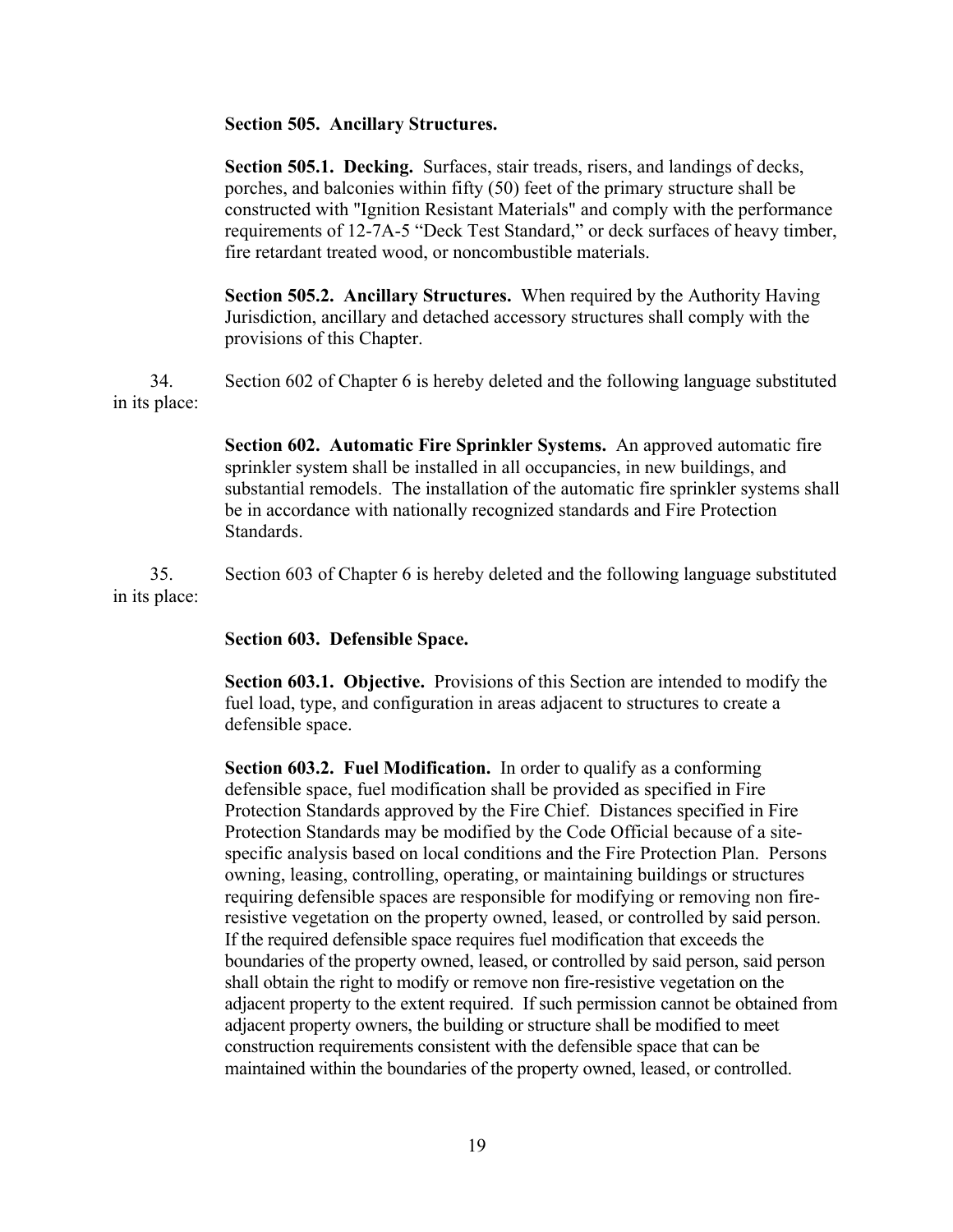Trees are allowed within the defensible space, provided the horizontal distance between crowns of adjacent trees and crowns of trees and structures, overhead electrical facilities, or unmodified fuel is not less than ten (10) feet. Deadwood and litter shall be regularly removed from trees.

Where ornamental vegetative fuels or cultivated ground cover, such as green grass, ivy, succulents, or similar plants are used as ground cover, they are allowed to be within the designated defensible space, provided they do not form a means of transmitting fire from the native growth to any structure.

- 36. Table 603.2 of Chapter 6 is hereby deleted.
- 37. Figure 603.2 of Chapter 6 is hereby deleted.

 38. Section 606.1 of Chapter 6 is hereby deleted and the following language substituted in its place:

> **Section 606.1. General.** The storage of LP-gas and the installation and maintenance of pertinent equipment shall be in accordance with the Fire Protection Standard – Ross Valley Fire Department Standard.

 39. Section 606.2 of Chapter 6 is hereby deleted and the following language substituted in its place:

> **Section 606.2. Location of Containers.** LP-gas containers shall be located within the defensible space in accordance with the Fire Protection Standard – Ross Valley Fire Department Standard.

# **SECTION 3. AMENDMENTS MADE TO THE 2016 CALIFORNIA BUILDING CODE WHICH CONSISTS OF CERTAIN PORTIONS OF THE 2015 EDITION OF THE INTERNATIONAL BUILDING CODE AND THE 2016 CALIFORNIA RESIDENTIAL CODE WHICH CONSISTS OF CERTAIN PORTIONS OF THE 2015 INTERNATIONAL RESIDENTIAL CODE AS ADOPTED AND AMENDED BY THE CALIFORNIA BUILDING STANDARDS COMMISSION**

 Section 701.1 of the California Building Code and Section R327.1.1 of the California Residential Code is hereby amended by adding the following sentence:

 Buildings constructed in designated Wildland-Urban Interface Areas shall comply with this Code and the 2006 Wildland-Urban Interface Code, as amended by the Sleepy Hollow Fire Protection District.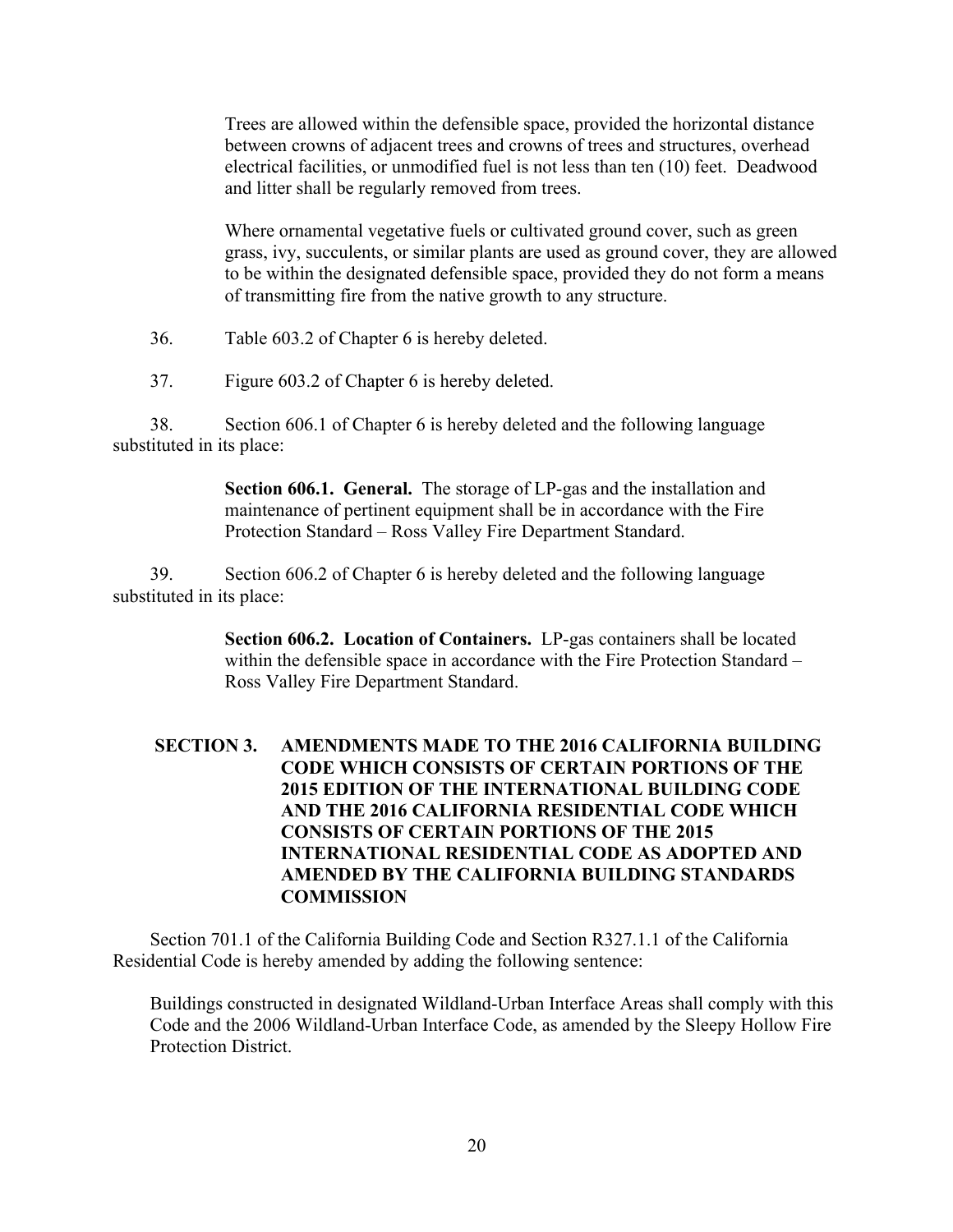# **SECTION 4. AMENDMENTS TO APPENDIX IIA OF THE 2000 EDITION OF THE UNIFORM FIRE CODE**

 Section 16.1 of Appendix II-A Uniform Fire Code is hereby deleted and the following language substituted in its place:

# **Section 16. Clearance of Brush or Vegetative Growth from Structures**

**Section 16.1 General.** Persons owning, leasing, controlling, operating, or maintaining buildings or structures in, upon, or adjoining hazardous fire areas, including on adjacent property over which said person(s) have obtained a right to modify vegetation in conformance with the requirements of this Section, shall at all times:

1. Maintain an effective firebreak by removing and clearing away flammable vegetation and combustible growth from areas within thirty (30) feet of such buildings or structures;

Exceptions:

- 1. Single specimens of trees, ornamental shrubbery, or similar plants used as ground covers, provided that they do not form a means of rapidly transmitting fire from the native growth to any structure.
- 2. If the owner, lessee, or person controlling, operating, or maintaining said property cannot obtain the right to modify vegetation on adjacent property, the Fire Chief may order modification of the structures to provide an equivalent condition.
- 2. Maintain additional fire protection or firebreak by removing brush, flammable vegetation, and combustible growth located from thirty (30) feet to one hundred (100) feet from such buildings or structures, when required to do so by the Fire Chief because of extra-hazardous conditions causing a firebreak of only thirty (30) feet to be insufficient to provide reasonable fire safety.

## Exceptions:

- 1. Grass and other vegetation located more than thirty (30) feet from buildings or structures and less than eighteen (18) inches in height above the ground need not be removed where necessary to stabilize the soil and prevent erosion.
- 2. If the owner, lessee, or person controlling, operating, or maintaining said property cannot obtain the right to modify vegetation on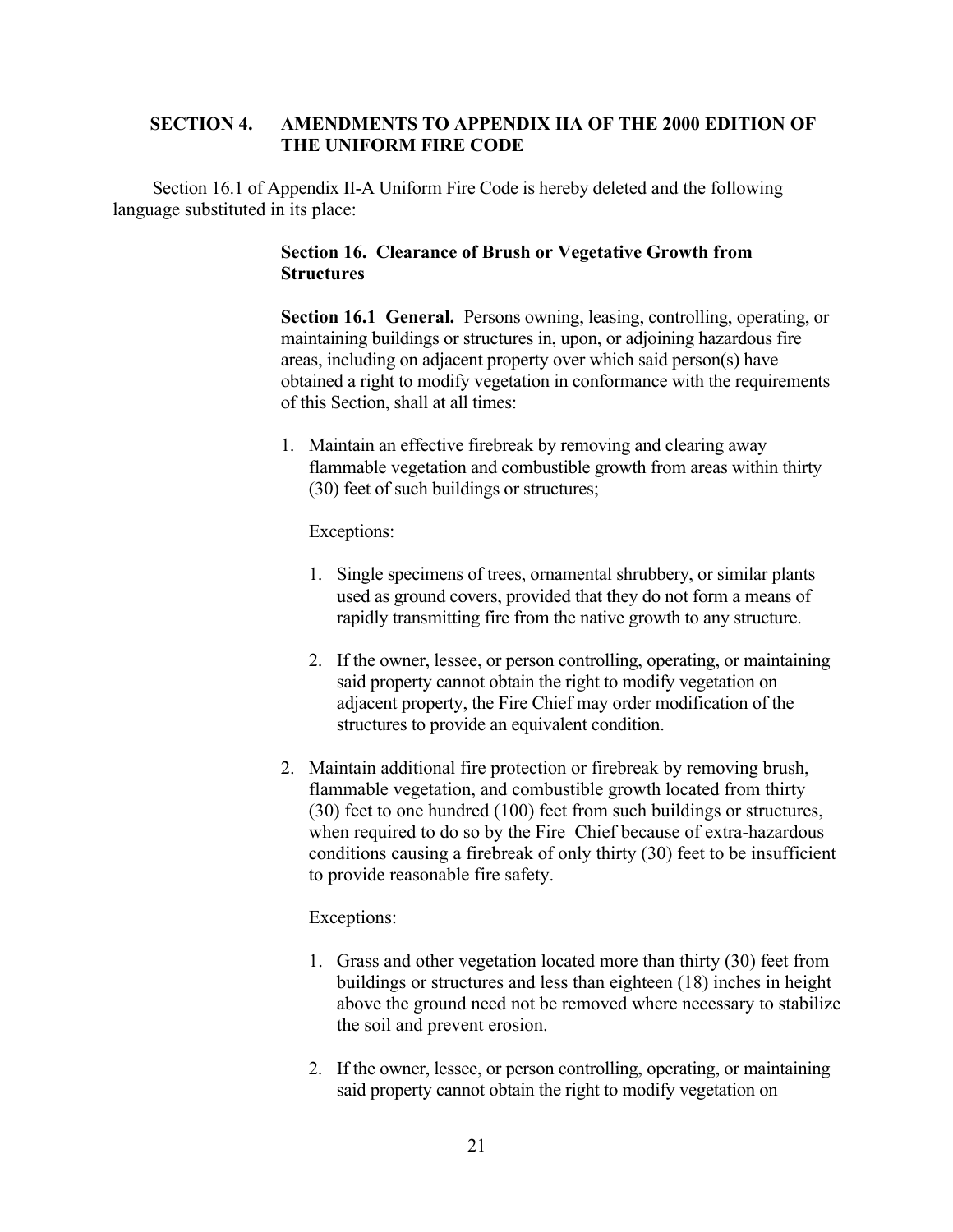adjacent property, the Fire Chief may order modification of the structures to provide an equivalent condition.

- 3. Remove portions of trees, which extend within ten (10) feet of the outlet of a chimney.
- 4. Maintain trees adjacent to or overhanging a building free of deadwood; and
- 5. Maintain the roof and gutters of a structure free of leaves, needles. or other dead vegetative growth.

# **SECTION 5. AUTHORITY TO ARREST AND ISSUE CITATIONS**

 (a) The Fire Chief, Chief Officers, Fire Marshal, and Fire Inspectors shall have authority to arrest or to cite any person who violates any provision of this Chapter involving the International Code Council, Wildland-Urban Interface Code, or the California Building Standards Code relating to fire and panic safety as adopted by the State Fire Marshal in the manner provided for the arrest or release on citation and notice to appear with respect to misdemeanors or infractions, as prescribed by Chapters 5, 5c, and 5d of Title 3, Part 2 of the California Penal Code, including Section 853.6, or as the same hereafter may be amended.

 (b) It is the intent of the Board of Directors of the Sleepy Hollow Fire Protection District that the immunities provided in California Penal Code Section 836.5 be applicable to aforementioned officers and employees exercising their arrest or citation authority within the course and scope of their employment pursuant to this Chapter.

 (c) In lieu of the above procedures, the Sleepy Hollow Fire Protection District shall also have the authority to proceed under any local ordinance it may have adopted for purposes of the administrative enforcement of its Code.

### **SECTION 6. PENALTIES**

 (a) Violations of this Code as adopted herein are misdemeanors/infractions and are subject to the penalties set forth herein.

 (b) The first citation within a twelve (12)-month period for violations of the International Code Council Wildland-Urban Interface Code and any amendments adopted herein shall be treated as a civil penalty payable directly to the Ross Valley Fire Department and is set at One Hundred Fifty Dollars (\$150.00) plus the actual costs of all inspections required to gain compliance at the rate set from time to time by the Ross Valley Fire Department. Said civil penalties shall be a debt owed to the Ross Valley Fire Department by the person responsible for the violation within thirty (30) days after the date of mailing of the citation unless an appeal is filed as provided in Section 7. Upon failure to pay the civil penalty when due, the responsible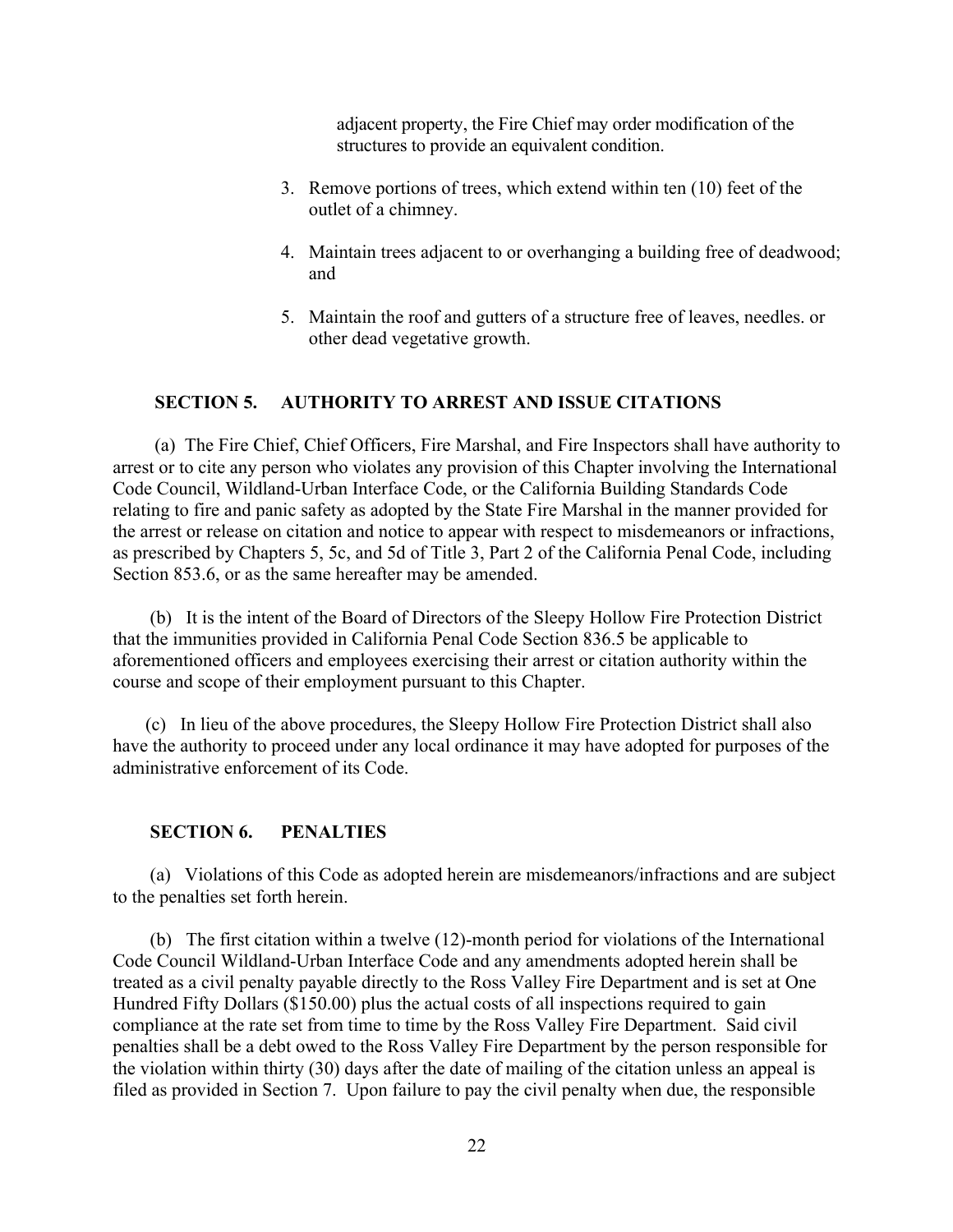person shall be liable in a civil action brought by the Ross Valley Fire Department for such civil penalty and costs of the litigation, including reasonable attorneys' fees.

 (c) Any subsequent citations within a twelve (12)- month period for any violations of this Code and any amendments adopted herein shall be misdemeanors/infractions, and shall be subject to the penalties set forth herein.

 (d) The imposition of one (1) penalty for any violation shall not excuse the violation or permit it to continue and all such persons shall be required to correct or remedy such violations or defects within a reasonable time and, when not otherwise specified, each day that a violation occurs or continues after a final notice has been delivered shall constitute a separate offense. The application of both penalties shall not be held to prevent the enforced correction of prohibited conditions.

 (e) Nothing contained in Subsections (a) through (f) of this Section shall be construed or interpreted to prevent the Sleepy Hollow Fire Protection District from recovering all costs associated with a Fire Department enforcement as described in the International Code Council Wildland-Urban Interface Code, the California Building Code, or the California Fire Code.

 (f) Any violation of any provision of this Chapter shall constitute a public nuisance and shall entitle the Ross Valley Fire Department to collect the costs of abatement and related administrative costs by a nuisance abatement lien as more particularly set forth in California Government Code Section 38773.1, and by special assessment to be collected by the County Tax Collector as more particularly set forth in California Government Code Section 38773.5. At least thirty (30) days prior to recordation of the lien or submission of the report to the Tax Collector for collection of this special assessment, the record owner shall receive notice from the Fire Chief of the Ross Valley Fire Department's intent to charge the property owner for all administrative costs associated with enforcement of this Ordinance and abatement of the nuisance. The notice shall include a summary of costs associated with enforcement of this Ordinance and abatement of the nuisance. The property owner may appeal the Fire Chief's decision to the Board of Directors of the Ross Valley Fire Department within fifteen (15) days of the date of the notice and request a public hearing prior to recordation of the lien or submission of the report to the County Tax Collector for collection of the special assessment. In addition to the foregoing, the Ross Valley Fire Department is authorized to prosecute a civil action to collect such abatement costs from the property owner or other person in possession or control of the affected property, and shall be entitled to recover such abatement costs, together with the cost of litigation, including reasonable attorneys' fees. The provisions of this Section shall also apply to corrective actions for the clearance of brush or vegetative growth from structures as outlined in Appendix A of this Code and Section 16.2 of Appendix II-A of the 2000 Uniform Fire Code, as amended.

 (g) In lieu of the above procedures, the Sleepy Hollow Fire Protection District shall also have the authority to proceed under any local ordinance it may have adopted for purposes of the administrative enforcement of its Code.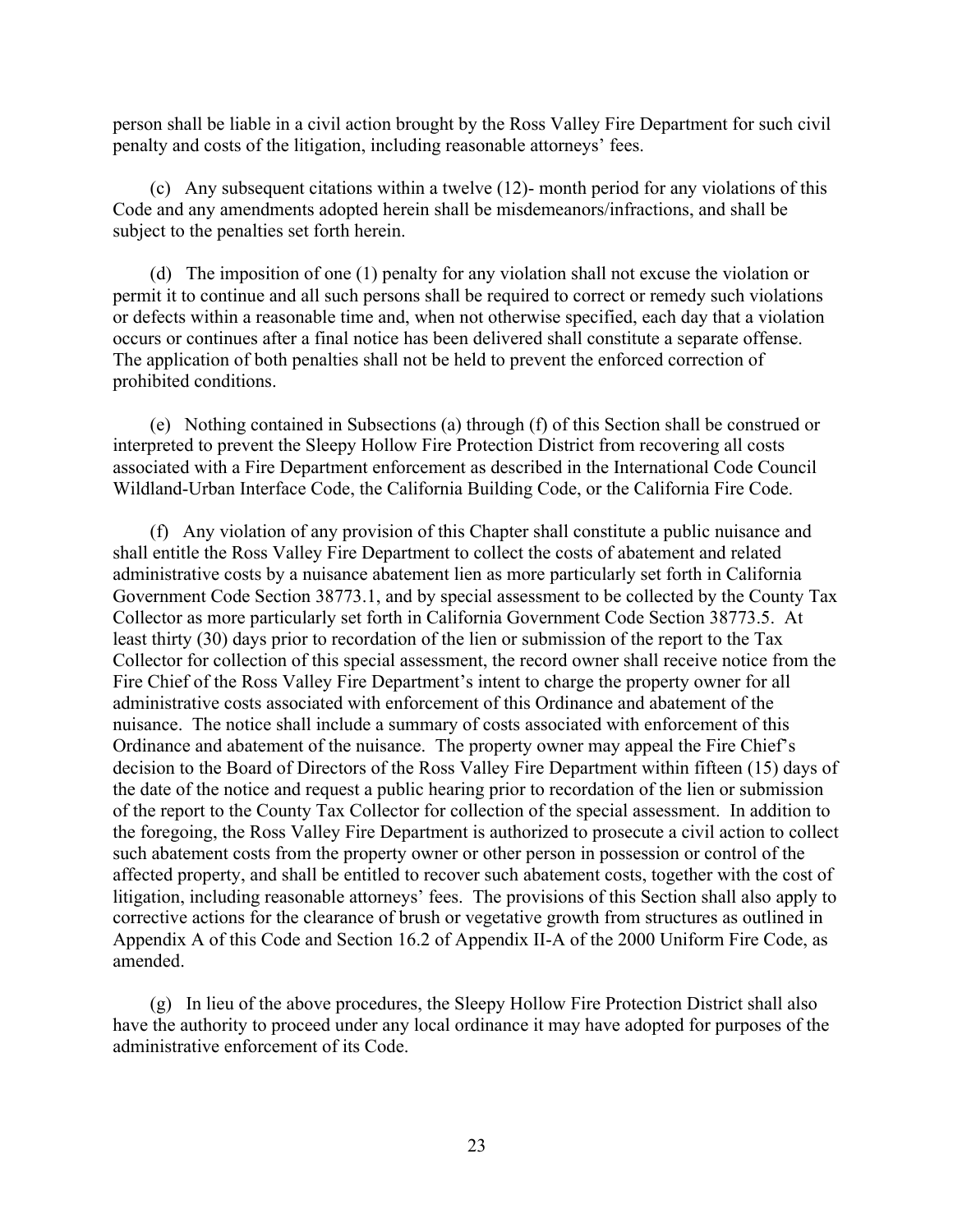### **SECTION 7. APPEALS**

 (a) Any person receiving a citation for a civil penalty pursuant to Subsection (b) of Section 5 may file within thirty (30) days after the date of mailing the citation or bill an administrative appeal against imposition of the civil penalty or response costs and expense. The appeal shall be in writing and filed with the Fire Chief, and shall include a copy of the bill and statement of the grounds for appeal. The Fire Chief shall conduct an administrative hearing on the appeal, after giving the appellant at least ten (10) days' advance written notice of the time and place of the hearing. Within ten (10) days after the hearing the Fire Chief shall give written notice of the decision to the appellant, which decision shall be final. If the appeal is denied in part or full, all amounts due shall be paid within thirty (30) days after the mailing of the notice of the decision of the hearing officer.

 (b) Whenever the Fire Chief shall disapprove an application or refuse to grant a permit applied for, or when it is claimed that the provisions of the Code do not apply or that the true intent and meaning of the Code have been misconstrued or wrongly interpreted, the applicant may appeal from the decision of the Chief to the Board of Directors of the Ross Valley Fire Department within ten (10) days from the date of the decision. The provision of this Section shall not apply to corrective actions for the clearance of brush or vegetative growth from structures as outlined in Item 16.2 of Appendix II-A of the 2000 Uniform Fire Code, as amended in Section 4 of this Code, or to matters for which an appeal is provided pursuant to Section 7(a), above.

 (c) In lieu of the above procedures, the Sleepy Hollow Fire Protection District shall also have the authority to proceed under any local ordinance it may have adopted for purposes of the administrative enforcement of its Code.

#### **SECTION 8. WILDLAND-URBAN INTERFACE AREAS**

Specific boundaries of natural or man-made features of Wildland-Urban Interface Areas shall be as shown on the Wildland-Urban Interface Area map as delineated in Attachment "A" of this Ordinance and is on file with the District Secretary.

#### **SECTION 9. FORMER ORDINANCES**

 Nothing in this Ordinance or in the Wildland-Urban Interface Code hereby adopted shall be construed to affect any suit or proceeding impending in any court, or any rights acquired, or liability incurred, or any cause or causes of action acquired or existing, under any act or ordinance hereby repealed as cited in Section 2, Section 3, and Section 4 of this Ordinance; nor shall any just or legal right or remedy of any character be lost, impaired or affected by this Ordinance.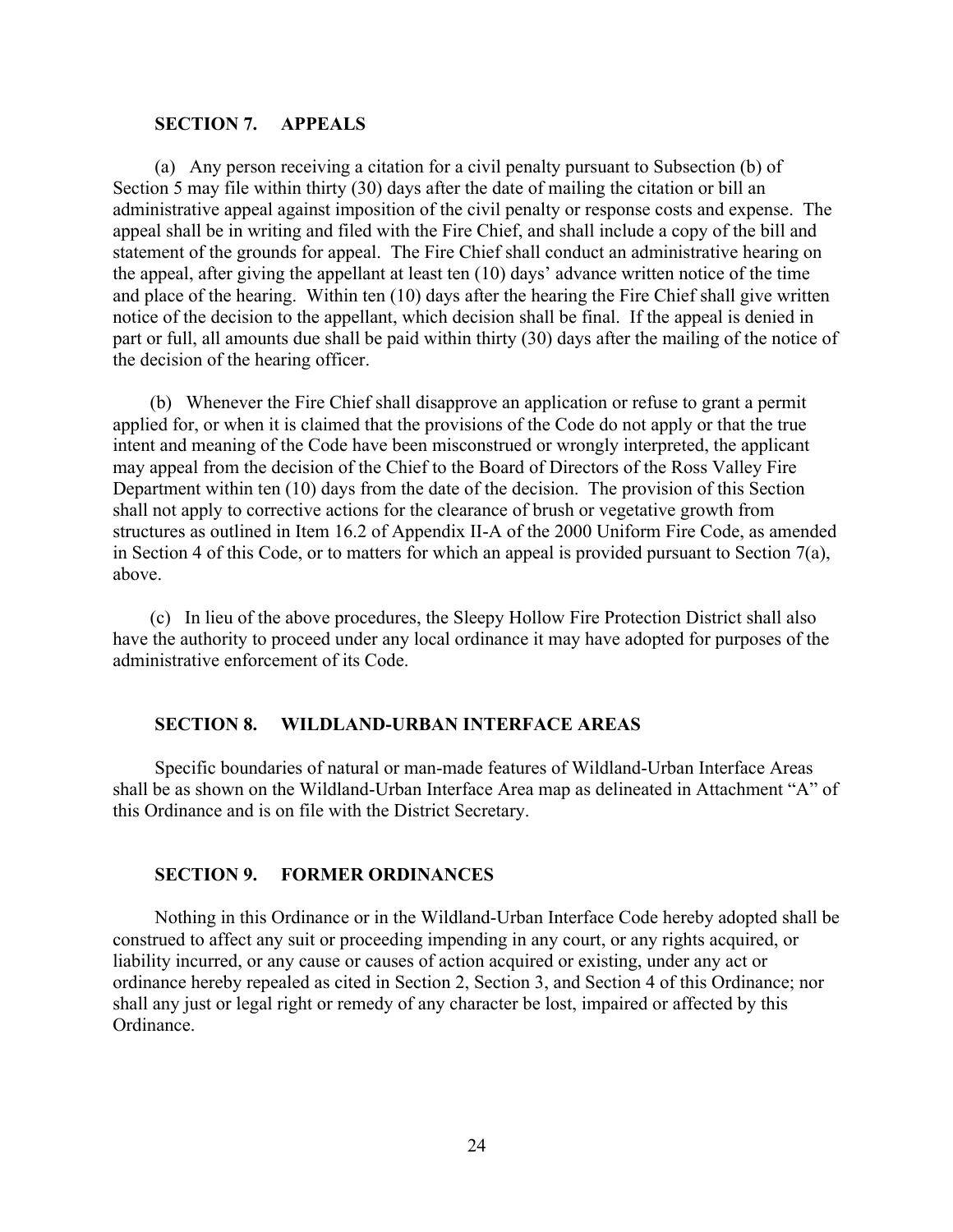### **SECTION 10. VALIDITY**

 If any Section, Subsection, sentence, clause, or phrase of this Ordinance is for any reason held to be invalid, such decision shall not affect the validity of the remaining portion of this Ordinance. The Board of Directors of the Sleepy Hollow Fire Protection District hereby declares that it would have adopted the Ordinance and each Section, Subsection, sentence, clause, or phrase thereof, irrespective of the fact that any one or more Sections, Subsections, sentences, clauses, or phrase thereof shall be declared invalid.

## **SECTION 11. ORDINANCE PUBLICATION AND EFFECTIVE DATE**

 A summary of this Ordinance shall be published and a certified copy of the full text of this Ordinance shall be posted in the office of the Sleepy Hollow Fire District Secretary at least five (5) days prior to the Board of Directors meeting at which it is adopted.

 This Ordinance shall be in full force and effective thirty (30) days after its final passage, and the summary of this Ordinance shall be published within fifteen (15) days after the adoption, together with the names of the Board of Directors voting for or against same, in the *Marin Independent Journal*, a newspaper of general circulation published in the City of Novato, County of Marin, State of California.

 Within fifteen (15) days after adoption, the Sleepy Hollow Fire Protection District Secretary shall also post in the office of the Sleepy Hollow Fire Protection District Secretary, a certified copy of the full text of this Ordinance along with the names of those Board of Directors members voting for and against the Ordinance.

## **SECTION 12. CALIFORNIA ENVIRONMENTAL QUALITY ACT**

 The Board of Directors of the Sleepy Hollow Fire Protection District finds that adoption of this Ordinance is exempt from the California Environmental Quality Act (CEQA) under California Code of Regulations, Title 14, Section 15061(b)(3).

> Richard C. Shortall, Jr. President of the Board of Directors

 $\mathcal{L}_\text{max}$  , where  $\mathcal{L}_\text{max}$  and  $\mathcal{L}_\text{max}$ 

Attest:

Thomas J. Finn, Secretary Sleepy Hollow Fire Protection District